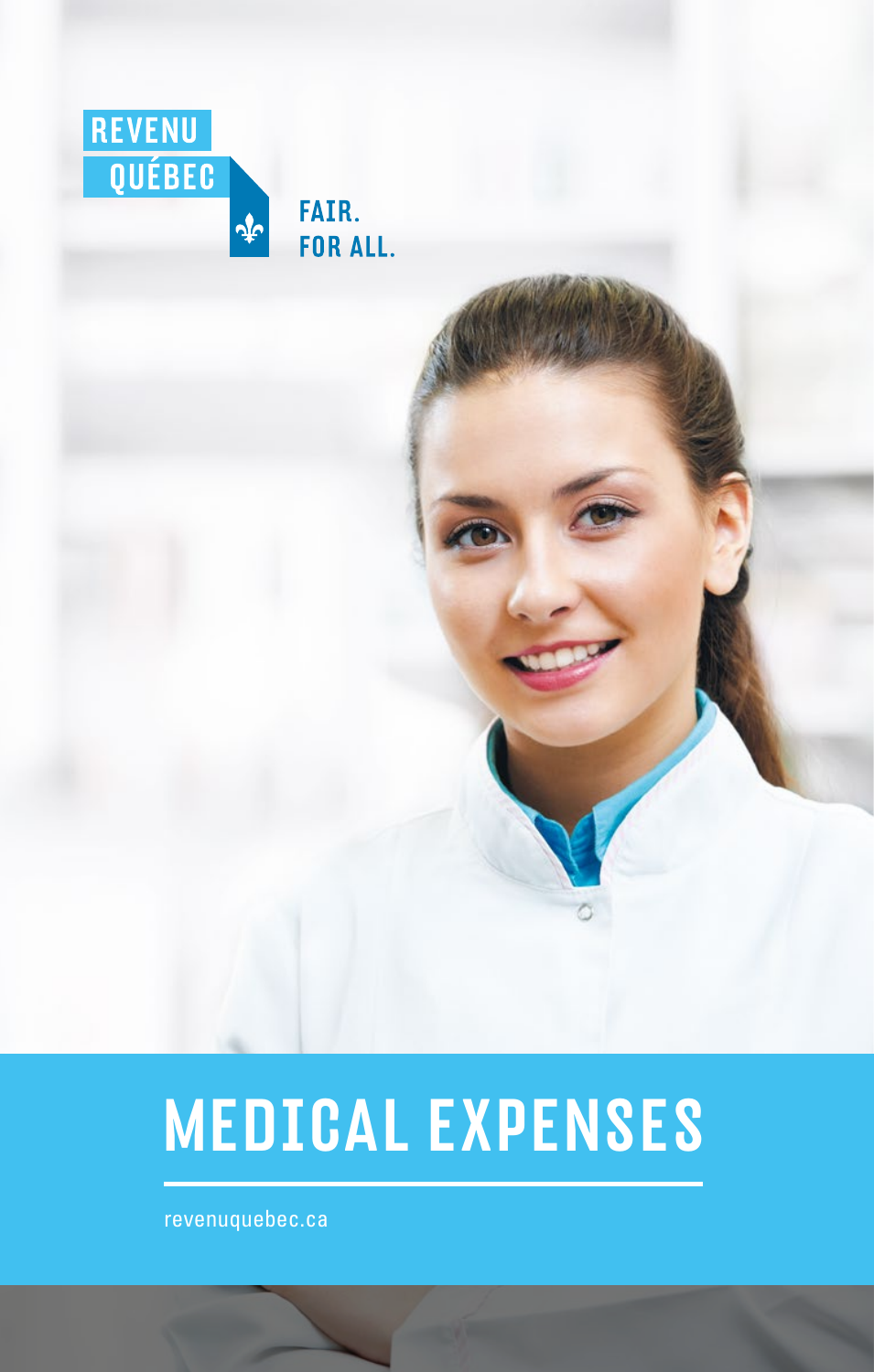# IF YOU PAID FOR MEDICAL CARE THAT YOU, YOUR SPOUSE OR A DEPENDANT RECEIVED, YOU MAY BE ENTITLED TO A TAX CREDIT.

This document lists the medical expenses that are eligible and the conditions for claiming them.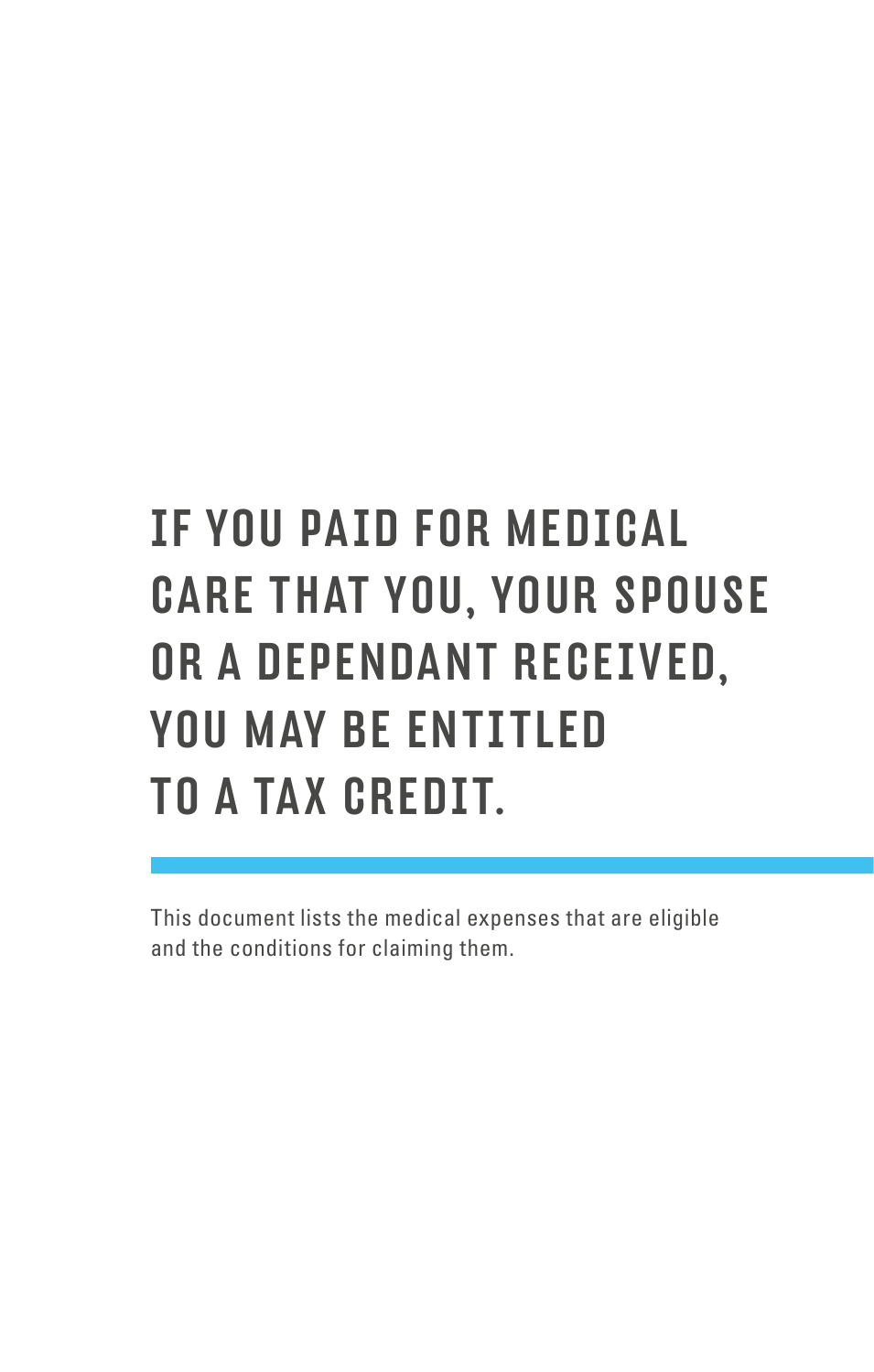# **CONTENTS**

| 1               | <b>General information</b>                                                        | 5  |
|-----------------|-----------------------------------------------------------------------------------|----|
|                 |                                                                                   |    |
|                 |                                                                                   | 7  |
| 2               | <b>Dental, medical and paramedical services</b>                                   | 8  |
| 3               | <b>Drugs, medications and other substances</b>                                    | 9  |
| 4               | Laboratory analyses, radiological examinations<br>and other diagnostic procedures | 10 |
| 5               | Premiums paid under an insurance plan                                             | 11 |
| 6               | <b>Products, devices and equipment</b>                                            | 12 |
| 7               | <b>Transportation and travel expenses</b>                                         | 20 |
| 8               | <b>Moving expenses</b>                                                            | 21 |
| 9               | <b>Construction or alteration expenses</b>                                        | 22 |
| 10              | <b>Treatment, care and training</b>                                               | 23 |
| 11              | <b>Remuneration paid to an attendant</b>                                          | 26 |
|                 | Remuneration paid to a full-time attendant                                        | 27 |
| 12 <sup>2</sup> | <b>Nursing-home expenses</b>                                                      | 28 |
| 13              | <b>Expenses for the purchase and care of a specially</b><br>trained animal        | 29 |
|                 | <b>14 Practitioners</b>                                                           | 30 |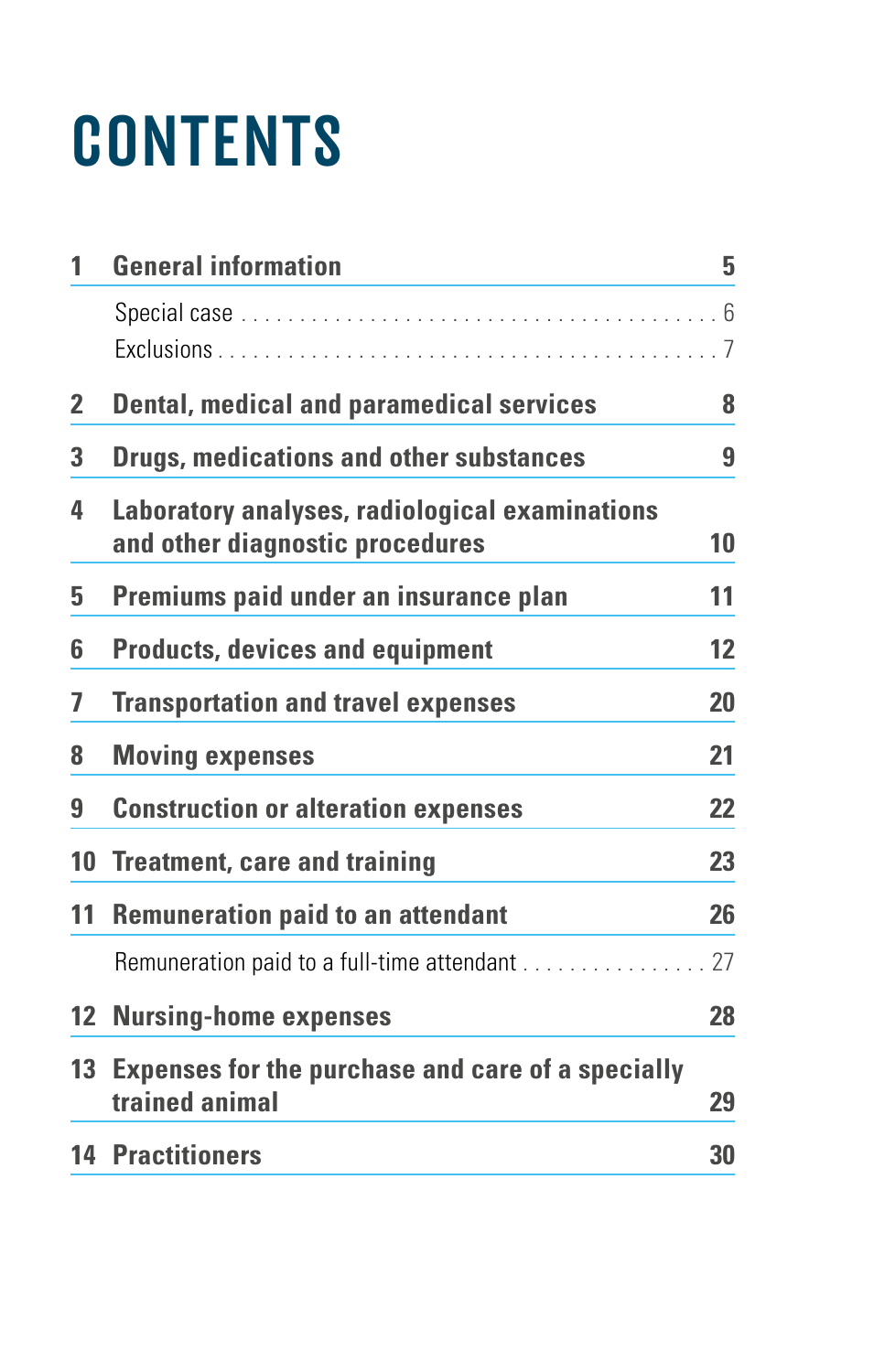The information in this document does not constitute a legal interpretation of the *Taxation Act* or any other legislation.

If you need more information, contact us. See the back of this document for our contact information.

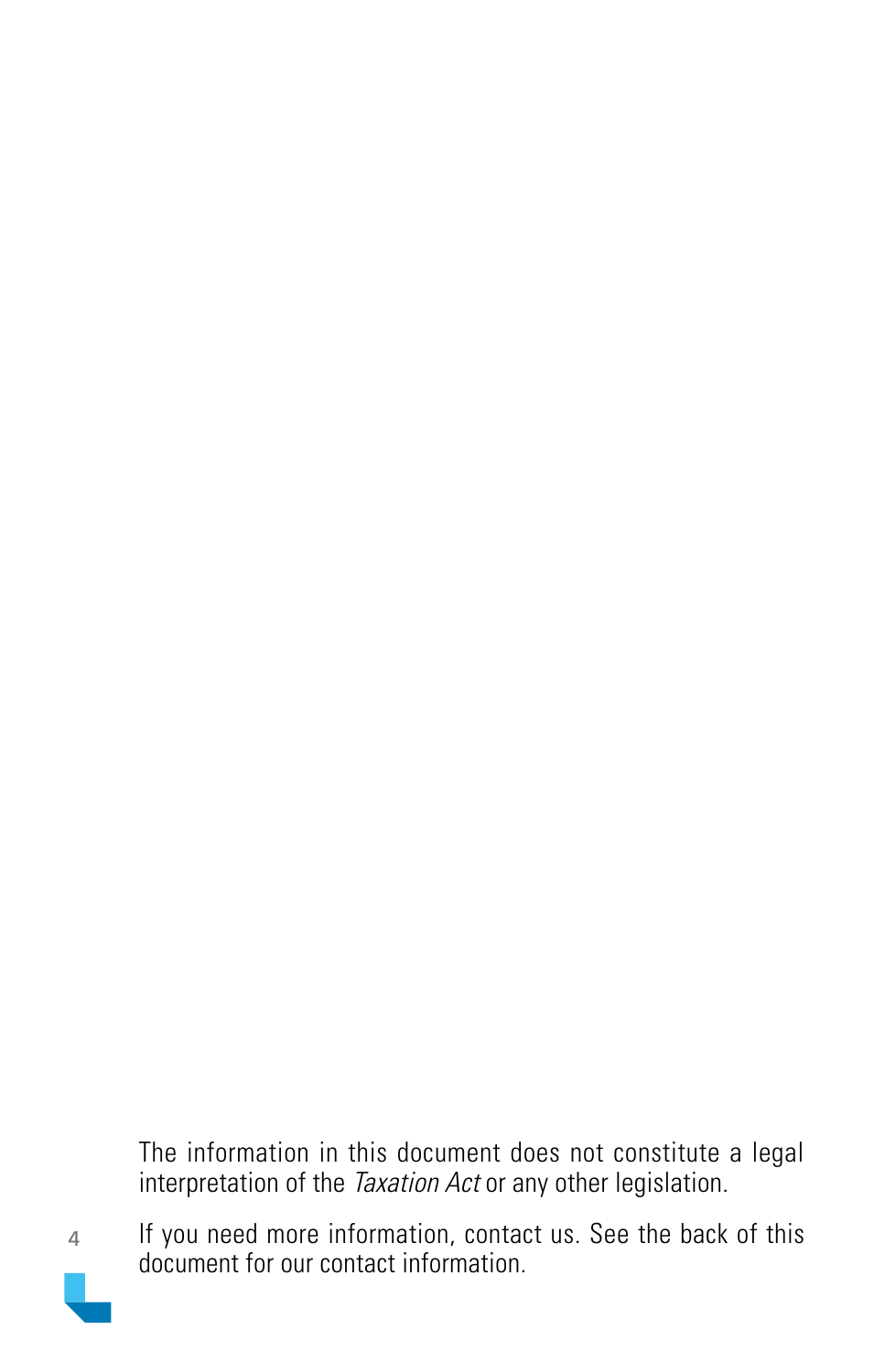# <span id="page-4-0"></span>1 GENERAL INFORMATION

This document lists the medical expenses that you can claim in the income tax return (line 381, amount for medical expenses, and line 462, refundable tax credit for medical expenses).

To be eligible, medical expenses must meet the following conditions:

- The expenses were paid **during a period of 12 consecutive months** of your choosing that ends in the year covered by your income tax return.
- They are substantiated by receipts.
- They were paid **by** you or your spouse.
- They were paid:
	- **for** you or your spouse; or
	- **for** a person who was your dependant during the year in which they were incurred (see the definition of "dependant" on the next page).
- They were not and will not be reimbursed to you, or their reimbursement is included in your income and is not deducted elsewhere in your income tax return.
- They were not used to calculate the tax credit for home-support services for seniors (line 458 of the income tax return).
- They were not used to calculate the independent living tax credit for seniors (line 462).
- They were not used to calculate the amount for expenses for medical services not available in your area (line 378).
- They are listed in parts 2 to 13 of this document and meet the conditions specified in those parts.

In addition, to give entitlement to the amount for medical expenses, the expenses must not have been used to calculate the disability supports deduction (line 250).

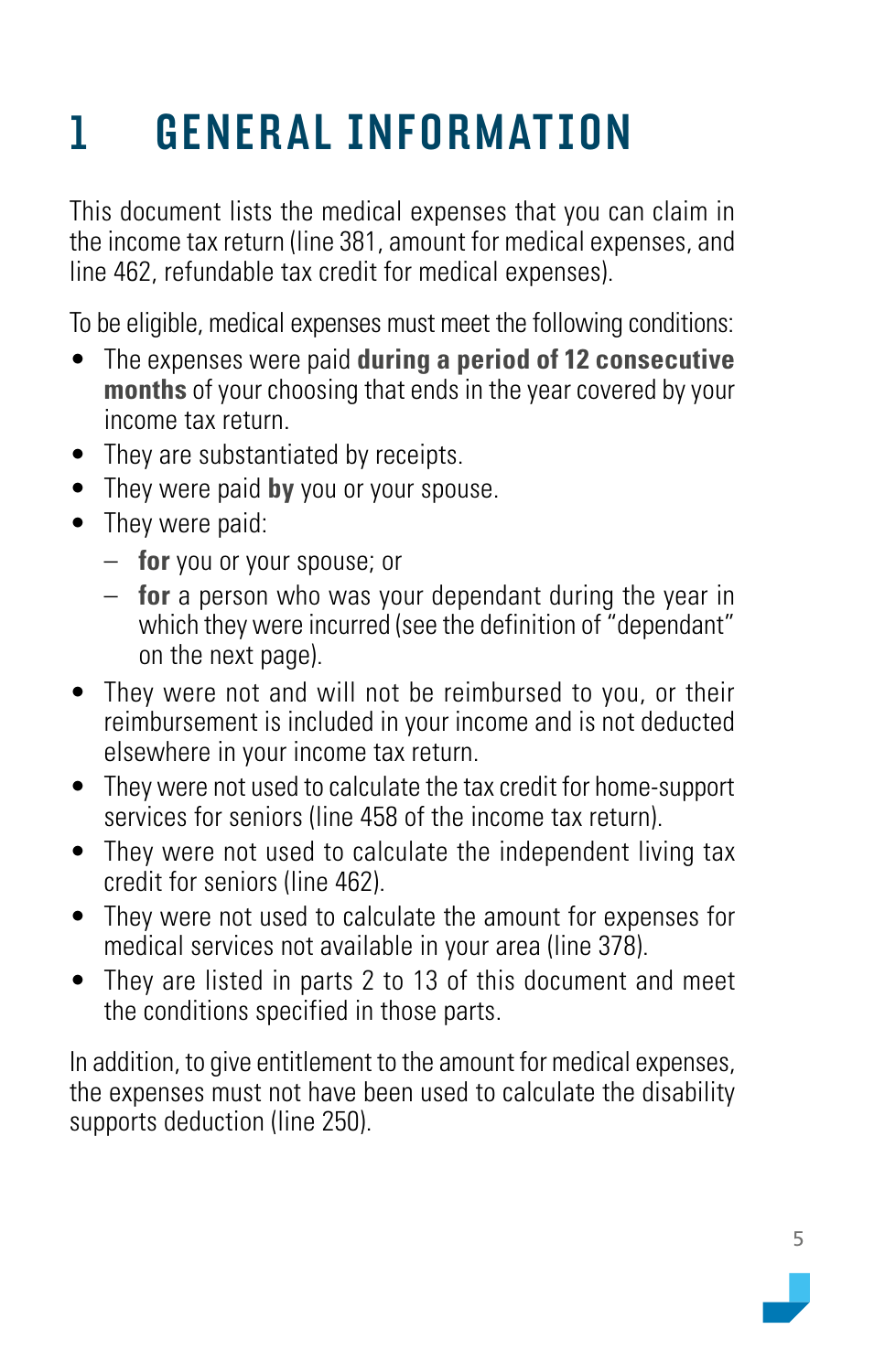### <span id="page-5-0"></span>**Dependant**

A person you support who:

- ordinarily lived with you; or
- did not ordinarily live with you but was your dependant because of an infirmity (in this case, the person must have been resident in Canada at some time in the year, unless the person is your or your spouse's child or grandchild).

### NOTE

A dependant can be:

- your or your spouse's child or grandchild;
- your or your spouse's brother, sister, nephew or niece;
- the spouse of your or your spouse's brother or sister;
- your or your spouse's father or mother or any other of your or your spouse's direct ascendants;
- your or your spouse's uncle, aunt, great-uncle or great-aunt.

### **Special case**

If the amount for medical expenses that you are claiming includes expenses paid for a deceased person, you can consider the expenses paid during a period of 24 consecutive months that includes the date of death.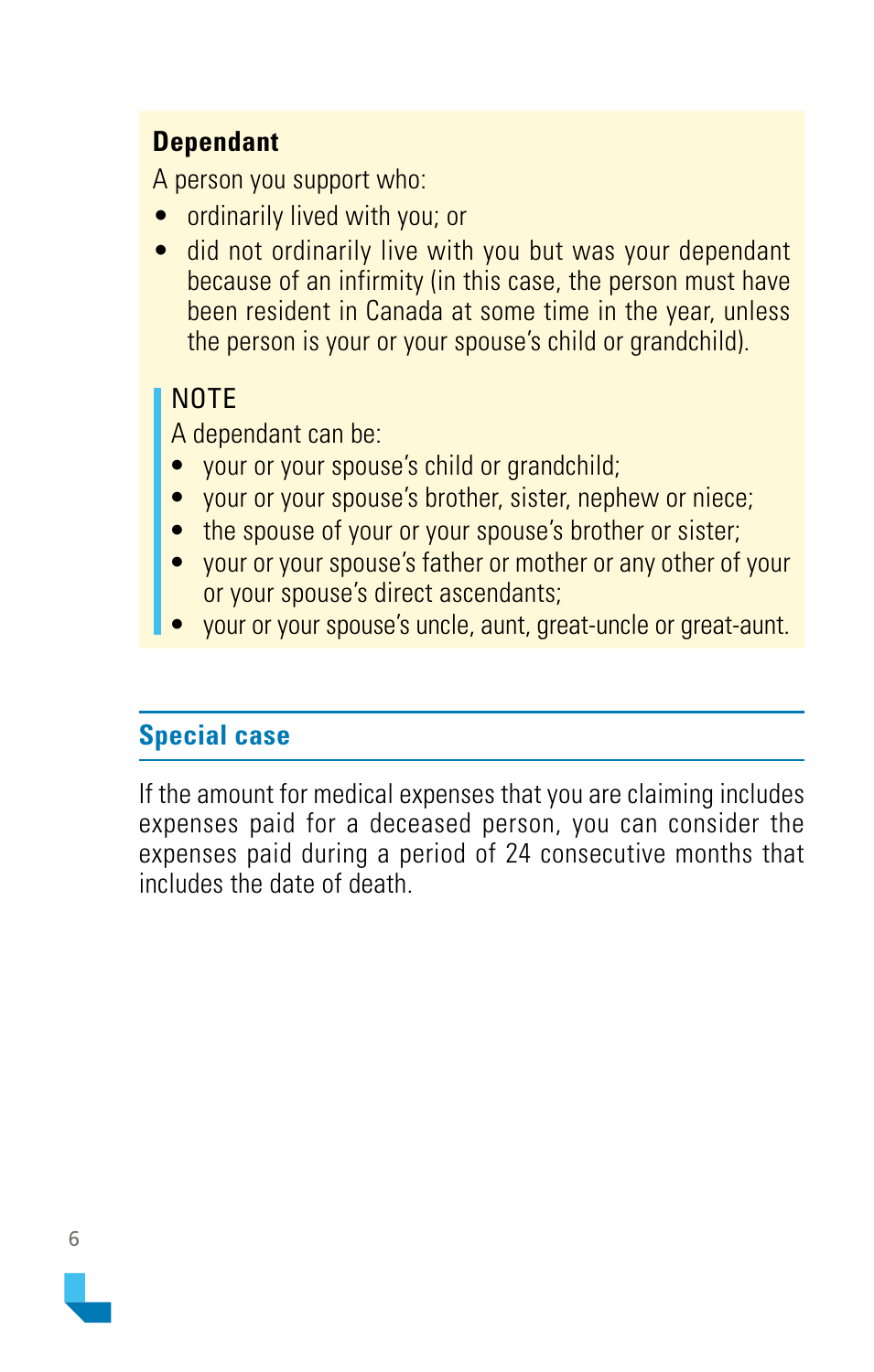### <span id="page-6-0"></span>**Exclusions**

The following expenses do **not** give entitlement to the amount for medical expenses or the refundable tax credit for medical expenses:

- expenses related to services provided for purely cosmetic purposes (these services are also taxable, as they are not considered medically necessary);
- expenses related to an in vitro fertilization or artificial insemination treatment, if:
	- the expenses have already been used to calculate the tax credit for the treatment of infertility (line 462 of the income tax return),
	- the in vitro fertilization treatment was performed before November 15, 2021, and involved the transfer of more than one embryo, unless, in accordance with the decision of a physician, a maximum of two embryos were transferred, in the case of a woman 37 or over,
	- the in vitro fertilization treatment was performed after November 14, 2021, and involved the transfer of a number of embryos that does not comply with the Act respecting clinical and research activities relating to assisted procreation,
	- the treatment was administered in Québec at a centre for assisted procreation that does not hold a licence issued under the Act.

Moreover, your contribution to the health services fund is not an eligible expense.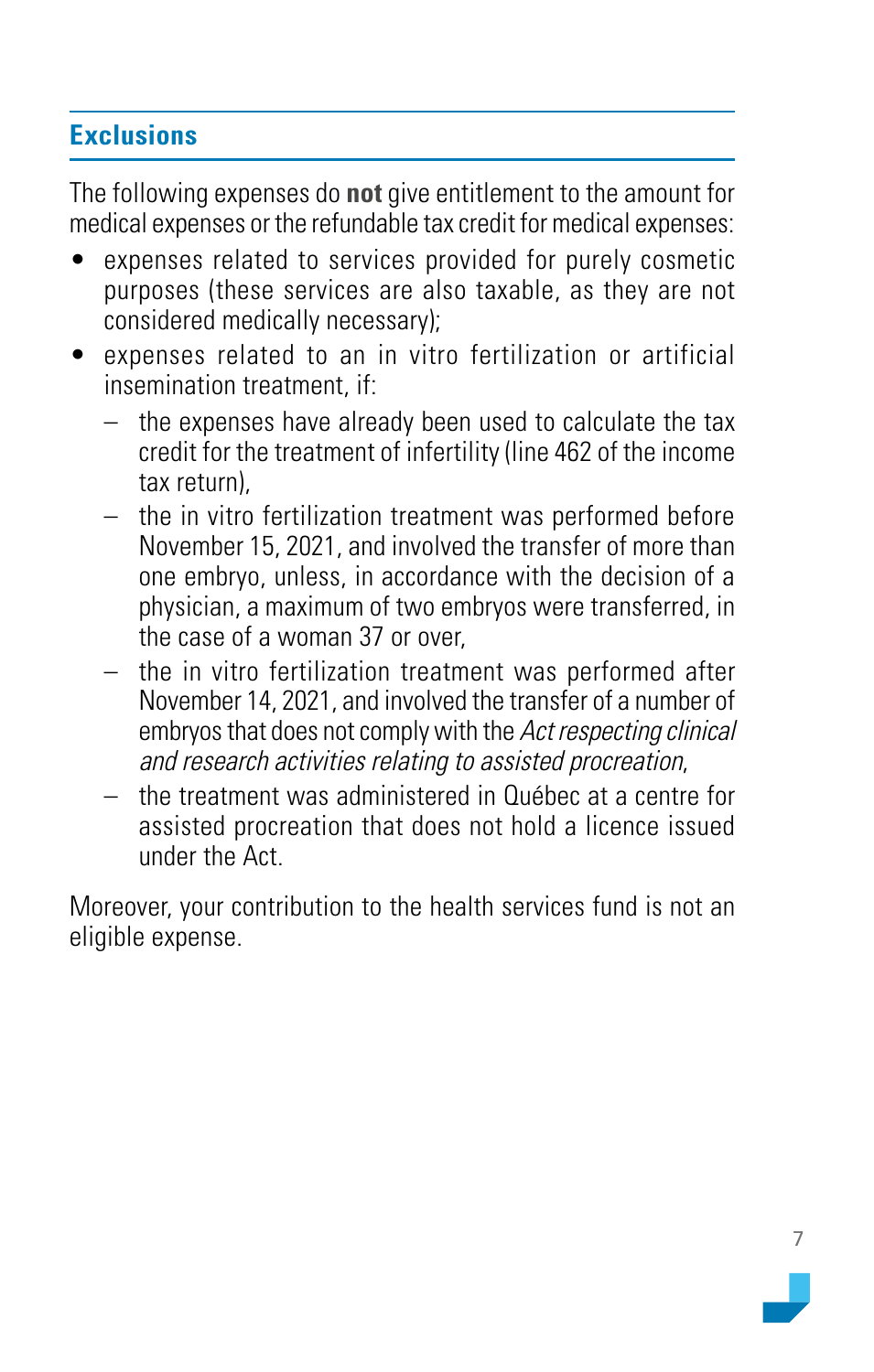### <span id="page-7-0"></span>2 DENTAL, MEDICAL AND PARAMEDICAL SERVICES

In your medical expenses, you can include amounts paid for dental, medical or paramedical services from one of the following people:

- a **practitioner** (see Part 14), a public hospital or a licensed private hospital;
- a dental prosthetist (dental mechanic) or denturologist authorized under the laws of a province to make, repair or fit dental prostheses.

This means you **cannot generally include** the amounts you paid to a person who is not a practitioner (for example, a massage therapist or a kinesiotherapist).

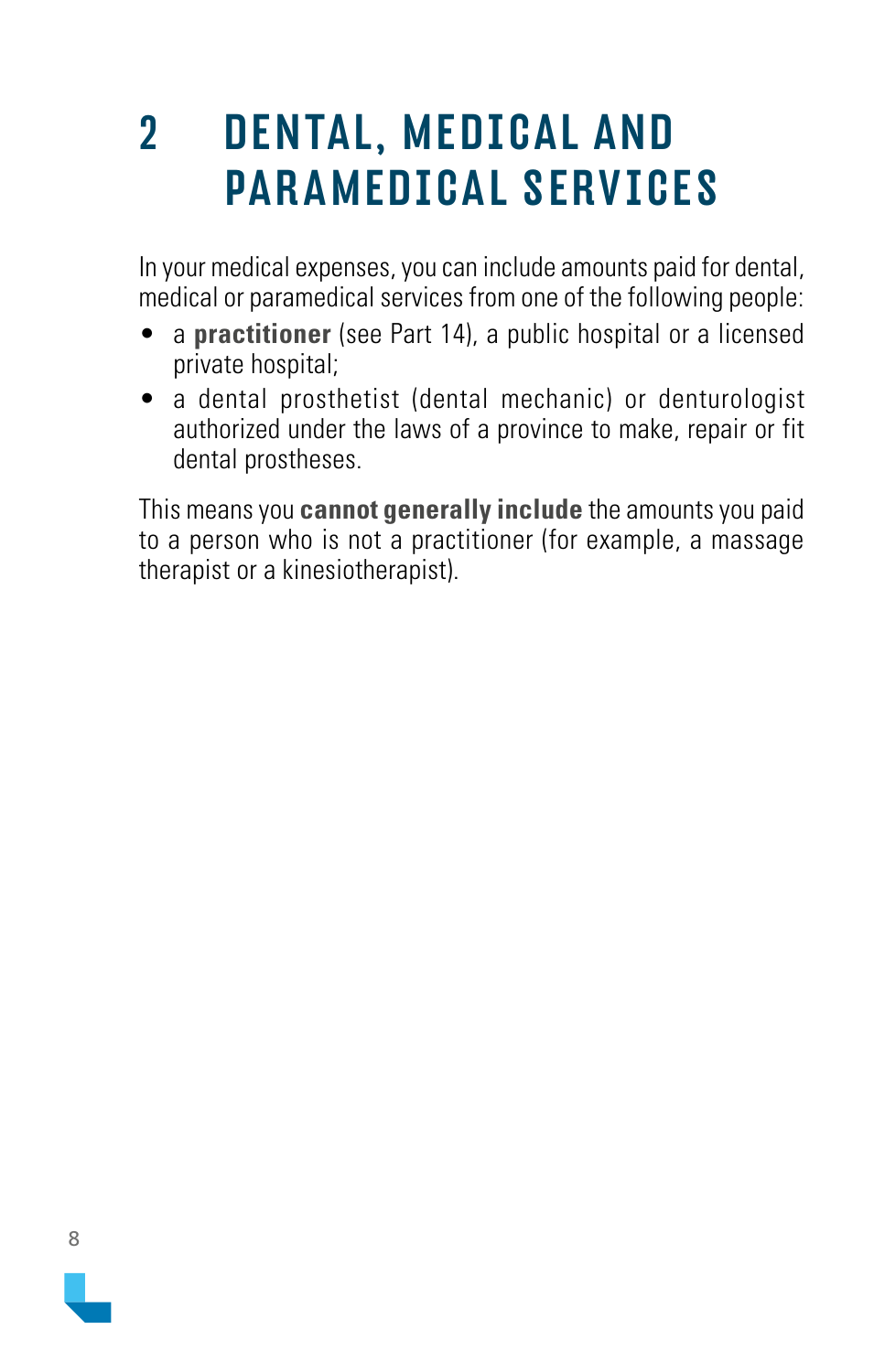### <span id="page-8-0"></span>3 DRUGS, MEDICATIONS AND OTHER SUBSTANCES

In your medical expenses, you can include the amounts you paid to purchase drugs, medications or other preparations or substances (including the deductible and the co-insurance amount paid towards the purchase of drugs covered by the Québec prescription drug insurance plan or a private health services plan), provided the drugs, medications or other preparations or substances were **prescribed** by a practitioner (see Part 14), **delivered by a pharmacist**, and used:

- to diagnose, treat or prevent a disease, disorder or abnormal physical state (or the symptoms thereof); or
- to restore, correct or modify an organic function.

This means you **cannot include** the amounts you paid to purchase drugs, medications or other preparations or substances that are prescribed by a practitioner but can be purchased without a prescription.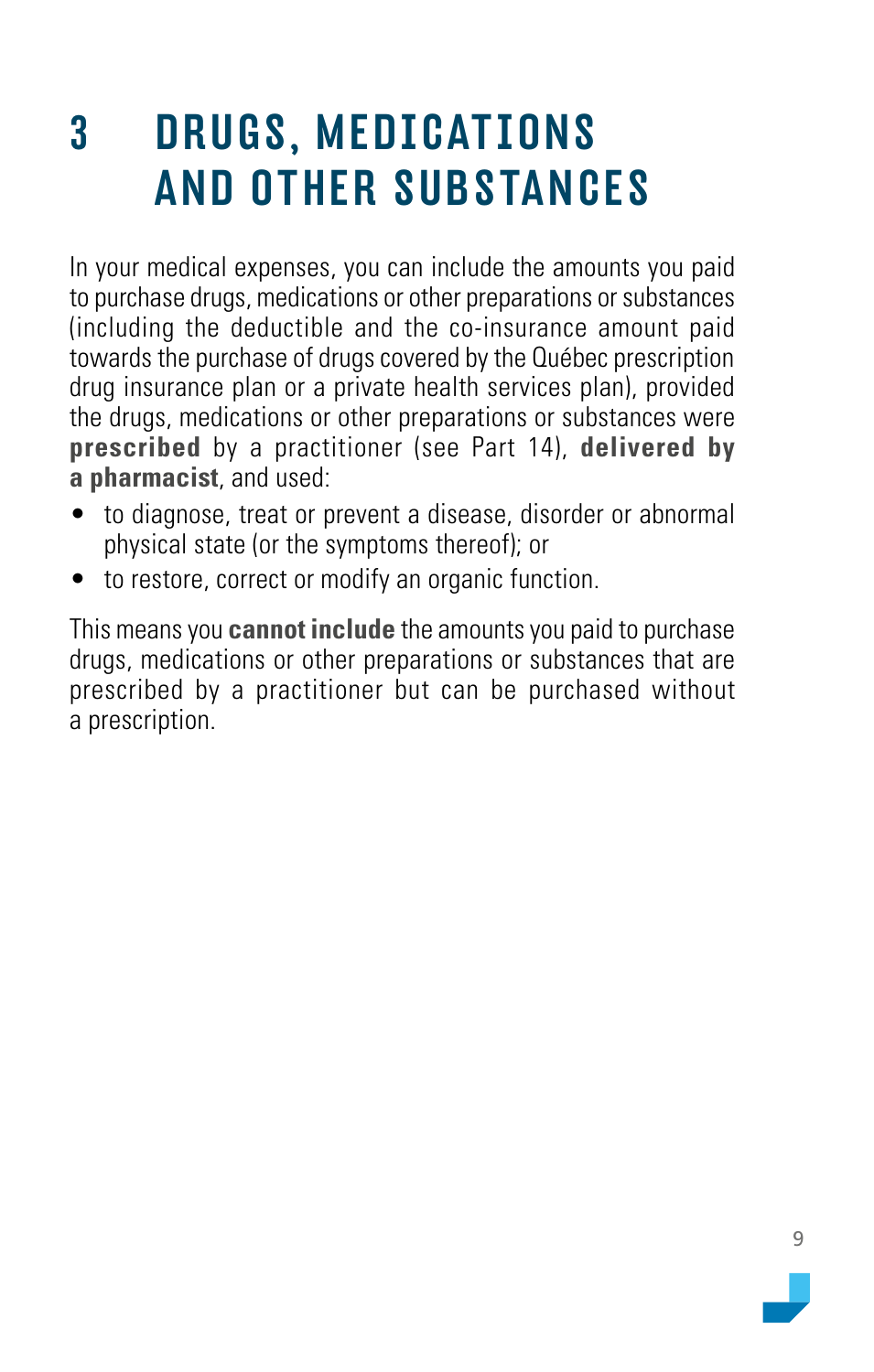### <span id="page-9-0"></span>4 LABORATORY ANALYSES, R ADIOLOGICAL EX AMINATIONS AND OTHER DIAGNOSTIC PROCEDURES

You can include the cost of laboratory analyses, radiological examinations or other diagnostic procedures (including interpretations) in your medical expenses. However, the procedures **must have been prescribed** by a practitioner (see Part 14) for the purpose of maintaining health, preventing disease or facilitating the diagnosis or treatment of an injury, illness or disability.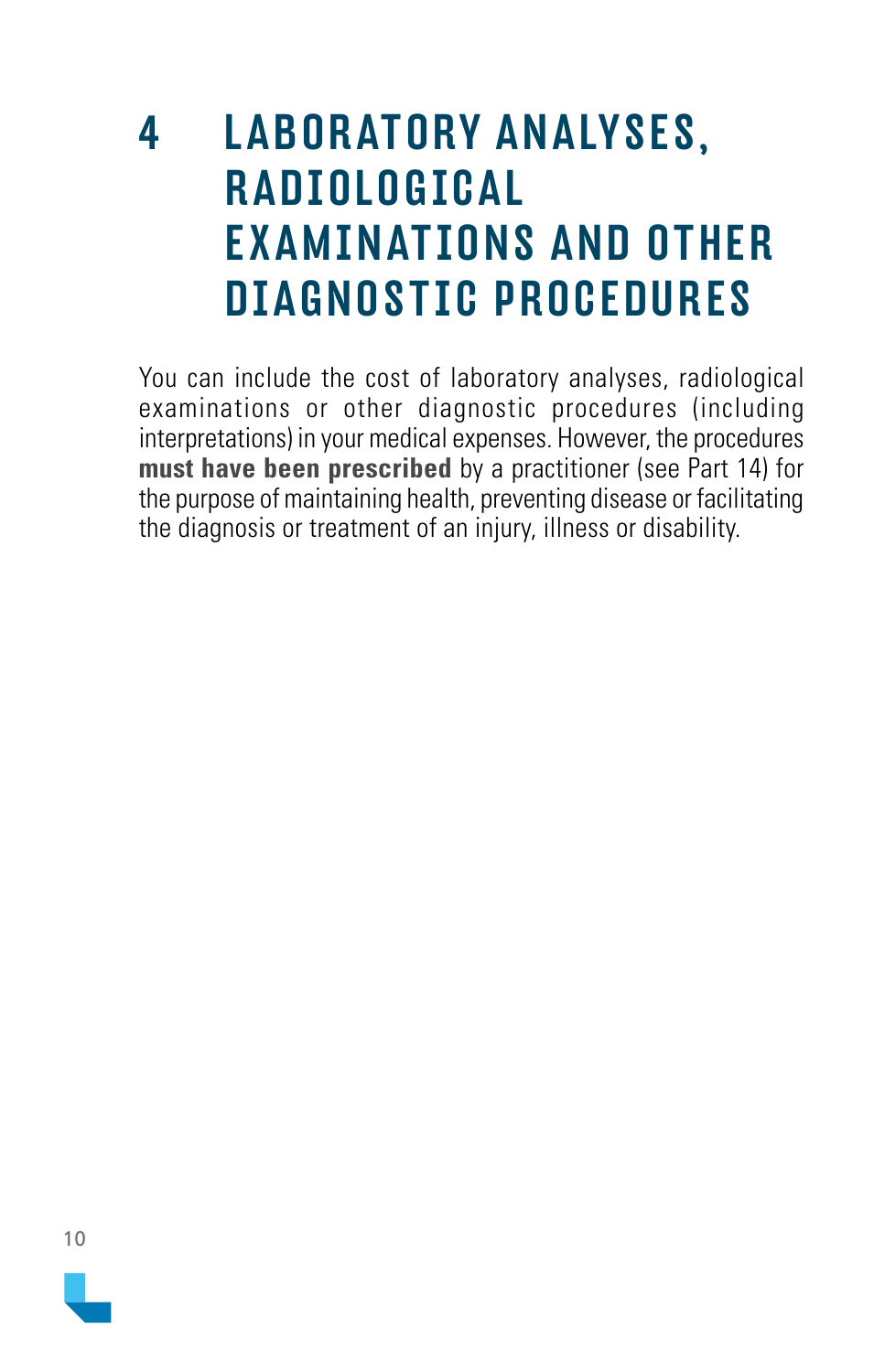### <span id="page-10-0"></span>5 PREMIUMS PAID UNDER AN INSURANCE PLAN

You can include the following in your medical expenses:

- the premium paid under the Québec prescription drug insurance plan, if the period you chose includes December 31 of the year for which the premium was payable;
- the premium, contribution or other amount paid under a private health services plan (box 235 of the RL-1 or RL-2 slip) as well as the portion of the contribution paid by your employer (box J of the RL-1 slip or box B of the RL-22 slip).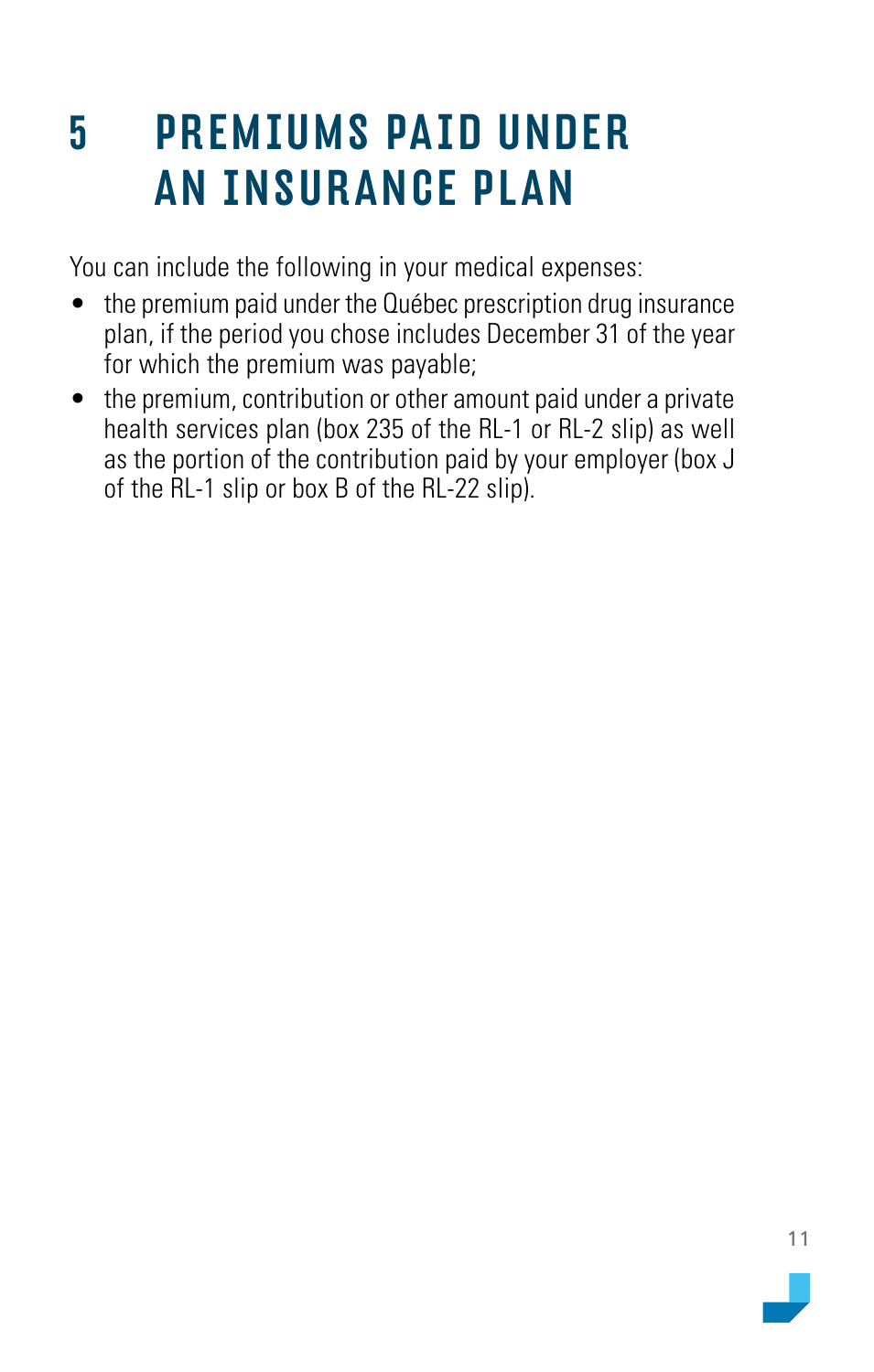### <span id="page-11-0"></span>6 PRODUCTS, DEVICES AND EQUIPMENT

In your medical expenses, you can include payments made to purchase or rent the products, devices or equipment listed below, provided they were used to treat, relieve or assist a person in coping with certain disorders, illnesses or conditions.

**The letter** P in the right-hand column indicates that the product, device or equipment **must have been prescribed** by a practitioner and must meet the conditions of use or acquisition.

### **Anemia**

oxygen, injectable liver extract and vitamin B12 used to oxygen, injectable liver extract and vitamin DTZ used to p<br>treat pernicious anemia

### **Diabetes**

insulin, an insulin infusion pump (including disposable peripherals) used to treat diabetes, or a device designed to enable a person with diabetes to measure blood sugar levels (blood glucose monitor)

P

### **Hernia**

a truss

### **Ileostomy or colostomy**

ileostomy or colostomy pads

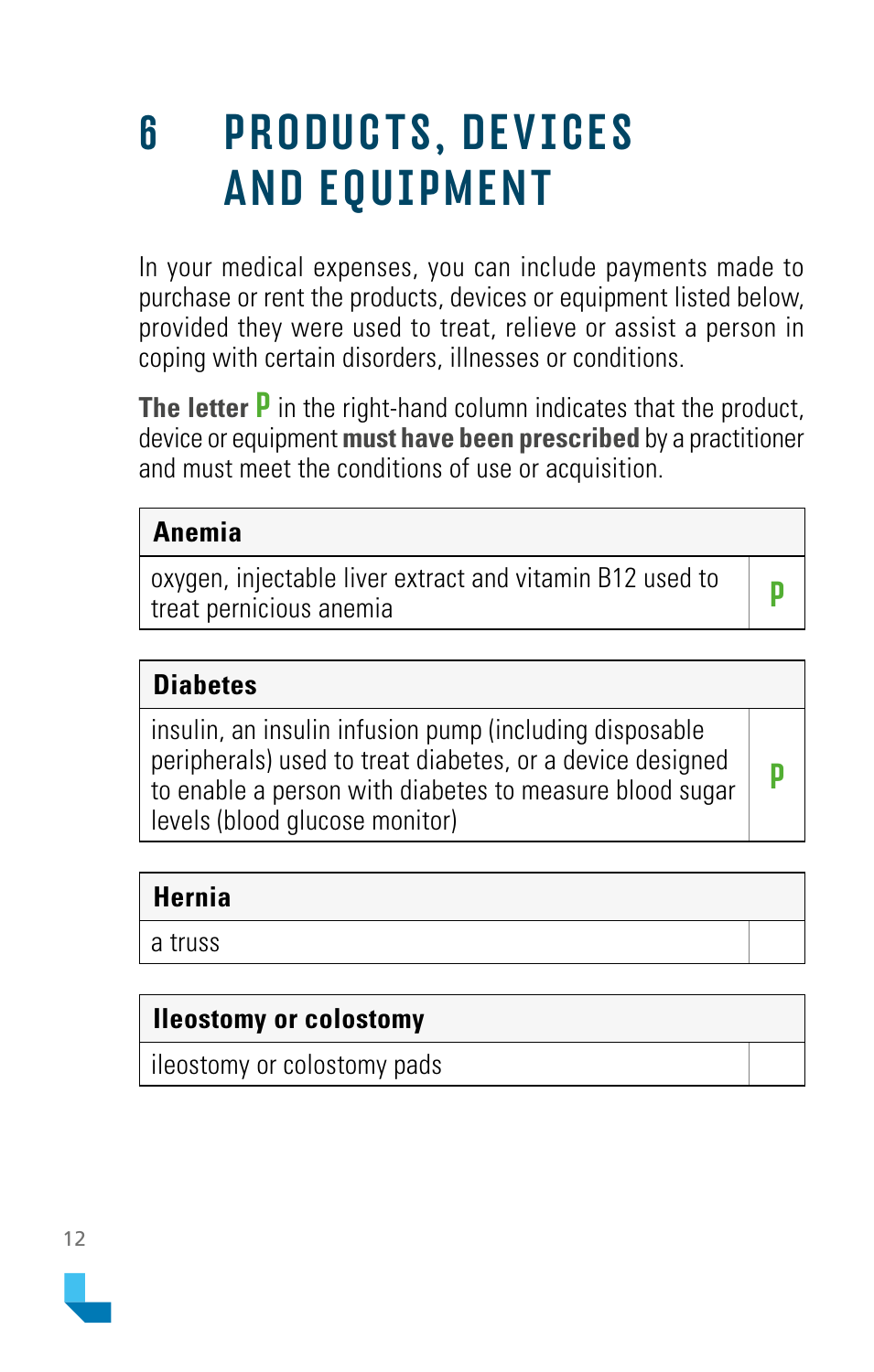| <b>Severe chronic illness</b>                                                                                                                                                                                                                                                                                         |  |
|-----------------------------------------------------------------------------------------------------------------------------------------------------------------------------------------------------------------------------------------------------------------------------------------------------------------------|--|
| 50% of the cost of an air conditioner that is required by a<br>person to cope with a severe chronic impairment<br>or ailment, to a maximum of \$1,000                                                                                                                                                                 |  |
| a device or piece of equipment, including replacement<br>parts, designed exclusively for use by a person suffering<br>from a severe chronic respiratory ailment or a severe<br>chronic immune system dysregulation (excluding an air<br>conditioner, humidifier, dehumidifier, heat pump or heat<br>or air exchanger) |  |
| an air or water filter or purifier used by a person to cope<br>with or overcome a severe chronic respiratory ailment<br>or a severe chronic immune system dysregulation                                                                                                                                               |  |
| an electric or sealed combustion furnace acquired<br>to replace another type of furnace, if the replacement is<br>necessary solely because a person suffers from a severe<br>chronic respiratory ailment or a severe chronic immune<br>system dysregulation                                                           |  |

### **Celiac disease**

the extra cost of acquiring gluten-free food products (as compared to the cost of comparable non-gluten-free food products) for a person who has been certified by a medical practitioner to require a gluten-free diet because of celiac disease

### **Kidney disease**

an artificial kidney machine, including installation expenses

### **Mastectomy**

an external breast prosthesis required because<br>of a mastectomy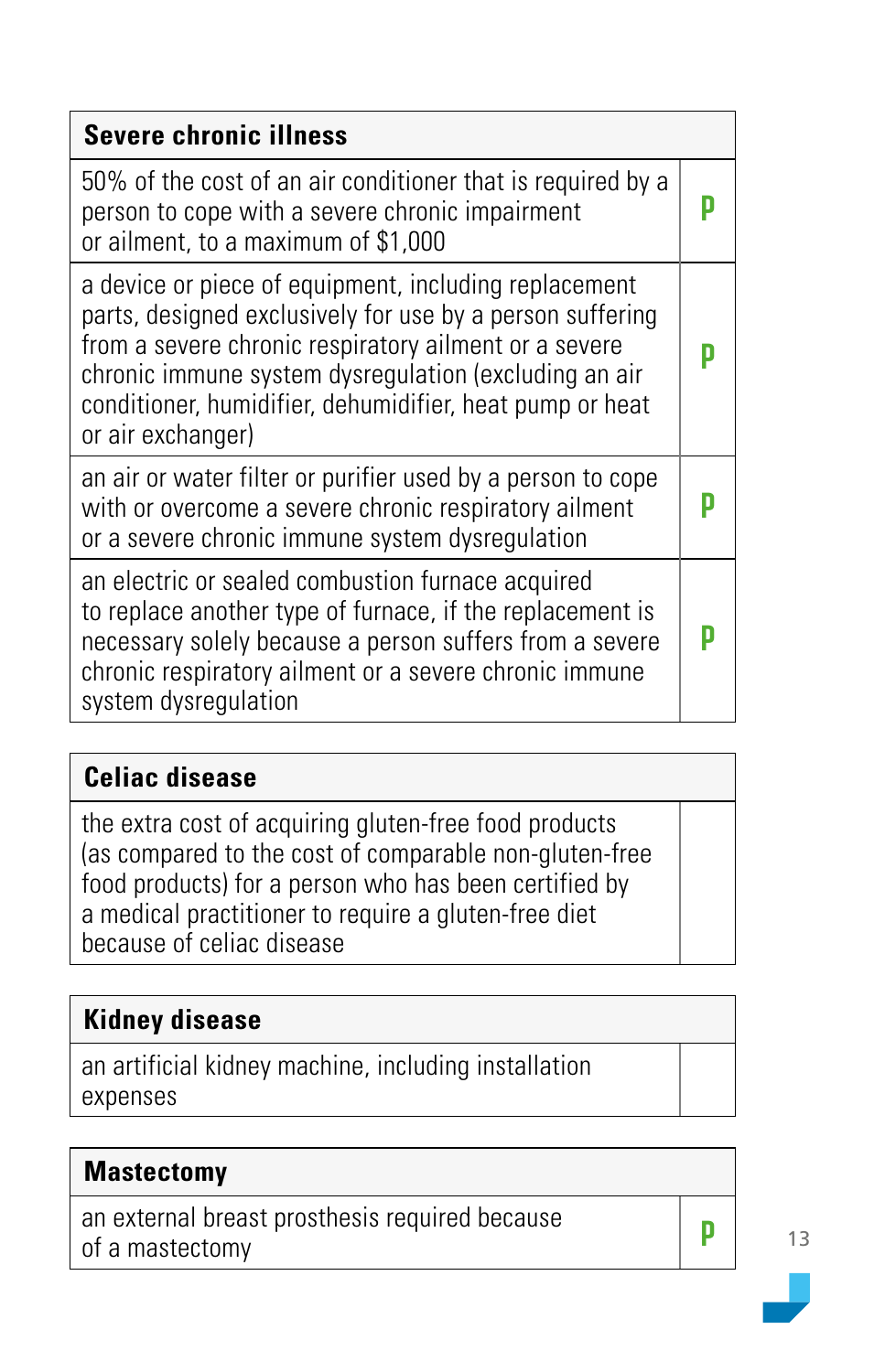### **Hair loss**

a wig for a person who has suffered abnormal hair loss **present of medical treatment, disease or accident** 

| <b>Mobility problems</b>                                                                                                                                                                                                                                                             |   |
|--------------------------------------------------------------------------------------------------------------------------------------------------------------------------------------------------------------------------------------------------------------------------------------|---|
| a brace for a limb                                                                                                                                                                                                                                                                   |   |
| certain expenses related to the use of a prosthesis                                                                                                                                                                                                                                  |   |
| crutches                                                                                                                                                                                                                                                                             |   |
| orthopedic shoes or boots, or inserts for shoes or boots,<br>made to order for a person, in accordance with<br>a prescription, to help the person overcome a disability                                                                                                              | D |
| a spinal brace                                                                                                                                                                                                                                                                       |   |
| a wheelchair                                                                                                                                                                                                                                                                         |   |
| a rocking bed for poliomyelitis victims                                                                                                                                                                                                                                              |   |
| an artificial limb                                                                                                                                                                                                                                                                   |   |
| a power-operated guided chair installation, designed<br>to enable a person to use a stairway                                                                                                                                                                                         | p |
| a device or piece of equipment designed to assist<br>a person in getting into or out of a bathtub or shower,<br>or on or off a toilet                                                                                                                                                | p |
| a device designed to assist a person with a mobility<br>impairment in walking; note that such expenses are<br>limited to those incurred for a device designed<br>exclusively for this purpose                                                                                        | D |
| a device designed exclusively to enable a person with<br>a mobility impairment to operate a vehicle                                                                                                                                                                                  | p |
| a power-operated lift or transportation equipment<br>designed exclusively for use by, or for, a person with<br>a disability, to enable the person to gain access<br>to different areas of a building, to get into a vehicle,<br>or to place his or her wheelchair in or on a vehicle | D |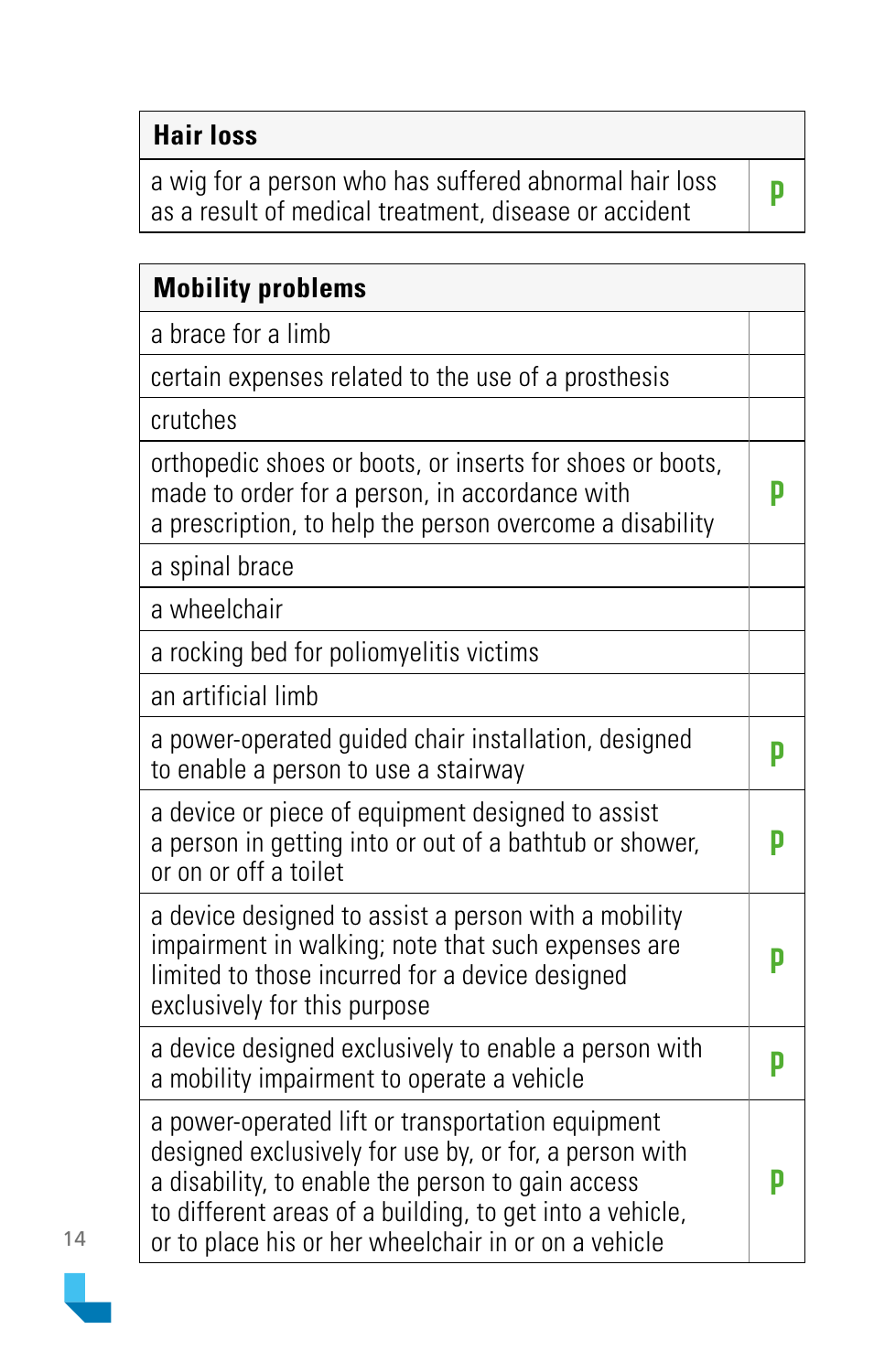| <b>Mobility problems</b>                                                                                                                                                 |  |
|--------------------------------------------------------------------------------------------------------------------------------------------------------------------------|--|
| 20% of the cost of a van that, at the time of acquisition<br>or within six months after that time, is adapted to<br>transport a person in a wheelchair (maximum \$5,000) |  |
| an electronic or computerized environmental control<br>system designed exclusively for the use of a person with<br>a severe and prolonged mobility restriction           |  |
| the cost of purchasing, using and maintaining an<br>electrotherapeutical device for the treatment of a health<br>problem or severe mobility impairment                   |  |
| the cost of purchasing, using and maintaining a standing<br>device for the treatment of a severe mobility impairment                                                     |  |

### **Incontinence**

disposable diapers or briefs, catheters, catheter trays, tubing or other products required by a person who is incontinent because of an illness, injury or affliction

### **Sudden infant death syndrome**

a device that is designed for infants diagnosed as being prone to sudden infant death syndrome, that is to be attached to the infant and that sounds an alarm if the infant stops breathing

### **Heart problems**

a device or piece of equipment designed to pace or monitor the heart of a person suffering from heart disease

P

P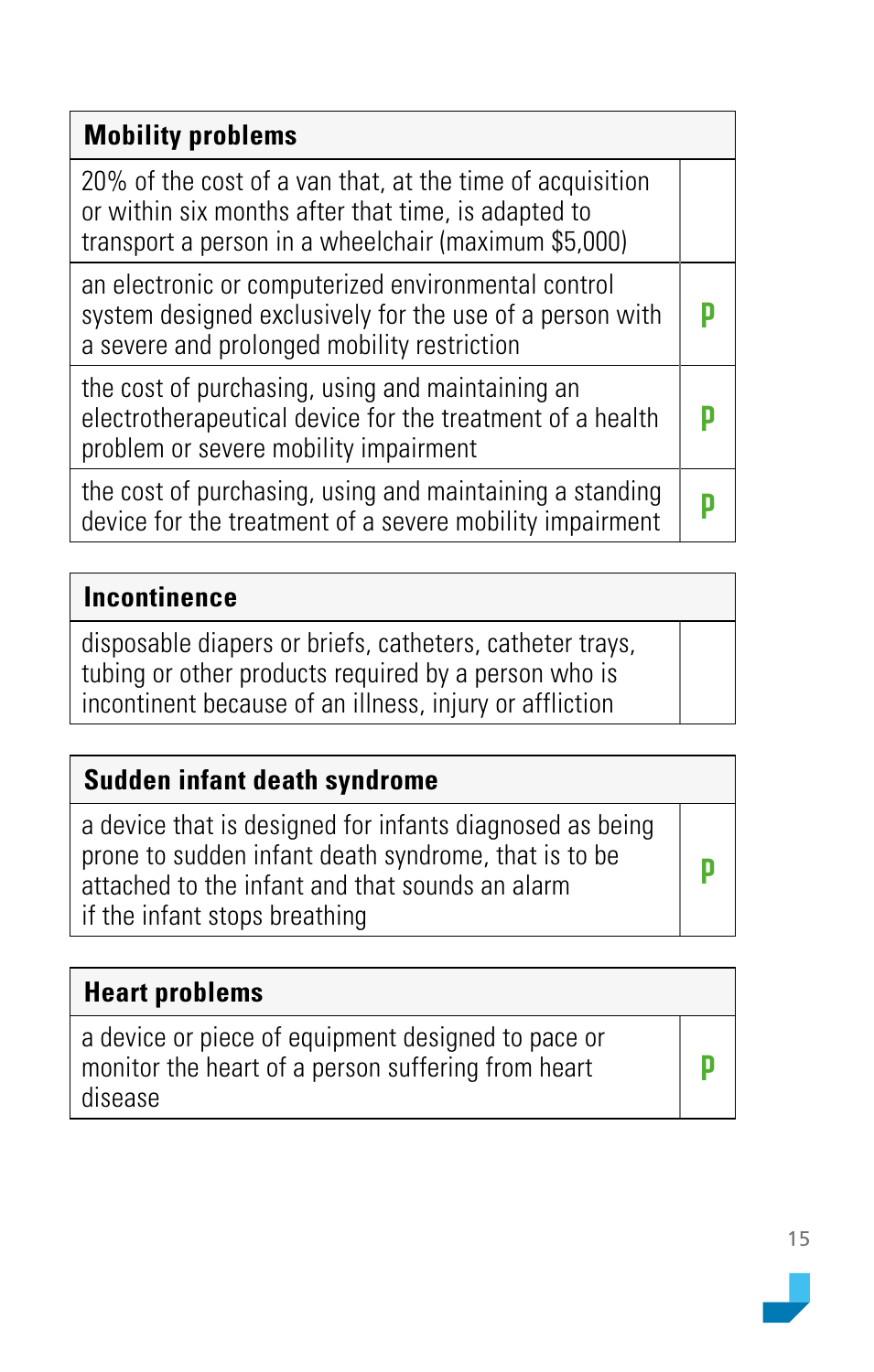| <b>Visual impairments</b>                                                                                                                                                                                                                                                               |  |
|-----------------------------------------------------------------------------------------------------------------------------------------------------------------------------------------------------------------------------------------------------------------------------------------|--|
| an artificial eye                                                                                                                                                                                                                                                                       |  |
| eyeglasses, contact lenses or other devices for the<br>treatment or correction of a defect of vision, where such<br>items are prescribed by an ophthalmologist or<br>an optometrist; note that the expenses paid for eyeglass<br>frames are limited to \$200 per person for each period |  |
| an optical scanner used by a blind person to make<br>instant transcriptions of printed text into a form similar<br>to Braille                                                                                                                                                           |  |
| a device designed exclusively to enable a partially blind<br>person to operate a computer such as a synthetic speech<br>system, Braille printer or large-print-on-screen device                                                                                                         |  |
| Braille note-takers used by individuals who are blind to<br>allow them to take notes (that can be read back to them<br>or printed or displayed in Braille) with the help of a<br>keyboard                                                                                               |  |
| a device or software designed to be used by individuals<br>who are blind or who have a severe learning disability<br>to enable them to read print                                                                                                                                       |  |

### **Perceptual disabilities** a talking textbook intended for a person who has a perceptual disability and who is enrolled at an educational institution in Canada P

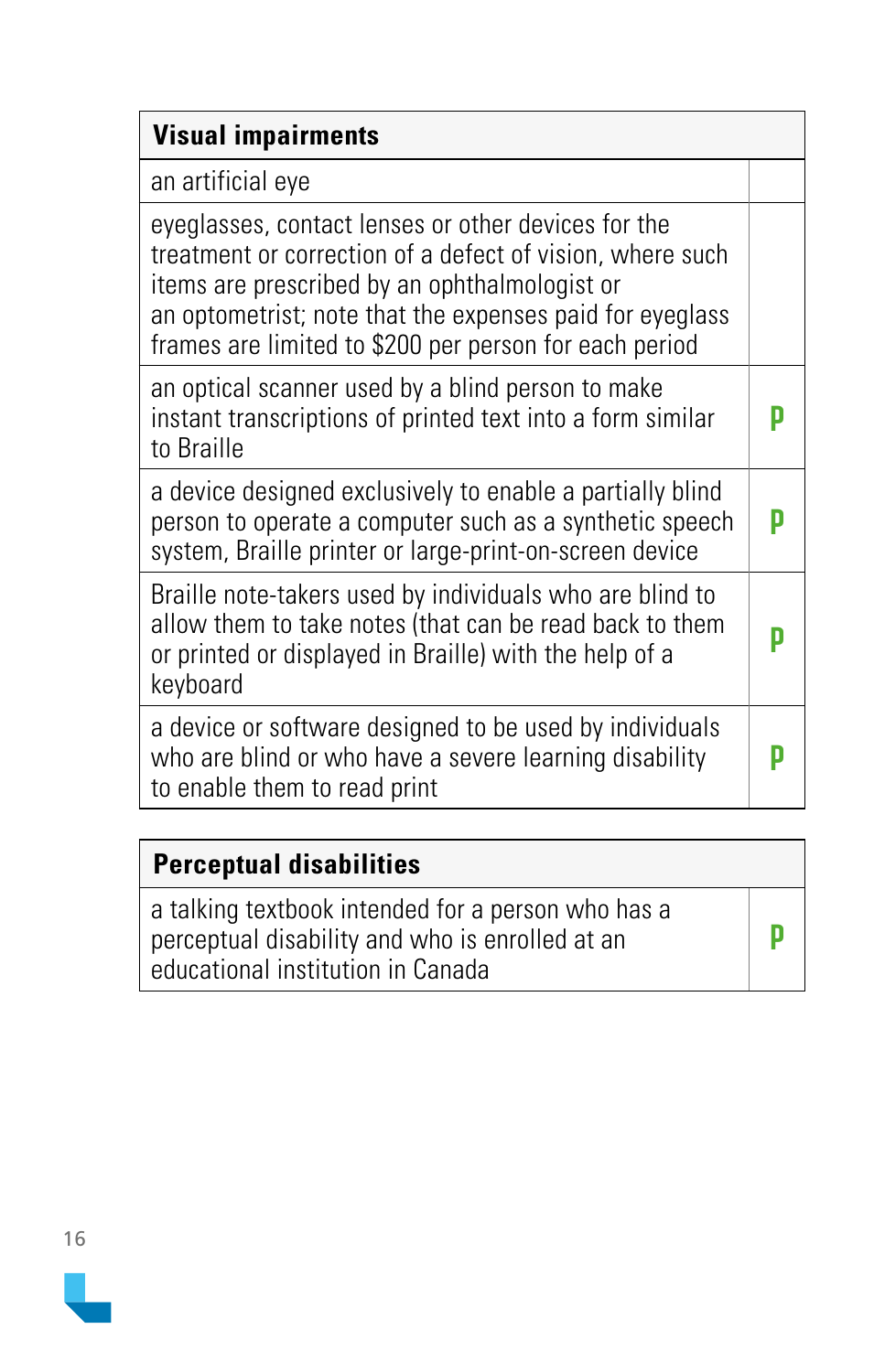| <b>Hearing and speech impairments</b>                                                                                                                                                      |   |
|--------------------------------------------------------------------------------------------------------------------------------------------------------------------------------------------|---|
| a hearing aid or a laryngeal speaking aid                                                                                                                                                  |   |
| expenses for sign language interpretation (paid to a<br>person in the business of providing such services)<br>for a person with a speech or hearing impairment                             |   |
| the cost of real-time captioning (paid to a business that<br>provides such services) for a person with a speech or<br>hearing impairment                                                   |   |
| the cost of rehabilitative therapy (provided the expenses<br>are reasonable) to help a person adjust for speech<br>or hearing loss, including training in lip reading and<br>sign language |   |
| an electronic speech synthesizer that enables a mute<br>person to communicate by use of a portable keyboard                                                                                | p |
| a device to decode television signals that permits the<br>script of a program to be visually displayed                                                                                     | p |
| a teletypewriter or similar device, such as a telephone<br>ringing indicator, that enables a person who is deaf or<br>mute to make or receive telephone calls                              | p |
| a visual or vibratory signalling device, such as a visual<br>fire alarm indicator, for a person with a hearing<br>impairment                                                               | p |
| Bliss symbol boards that enable individuals with speech<br>impairments to communicate by motioning at the<br>symbols or by spelling out words                                              | D |
| the cost of purchasing, using and maintaining an<br>altered auditory feedback device used by a person<br>with a speech impairment                                                          | p |
| voice recognition software used by a person who,<br>according to a physician's certificate, needs the software<br>because of an impairment in physical functions                           |   |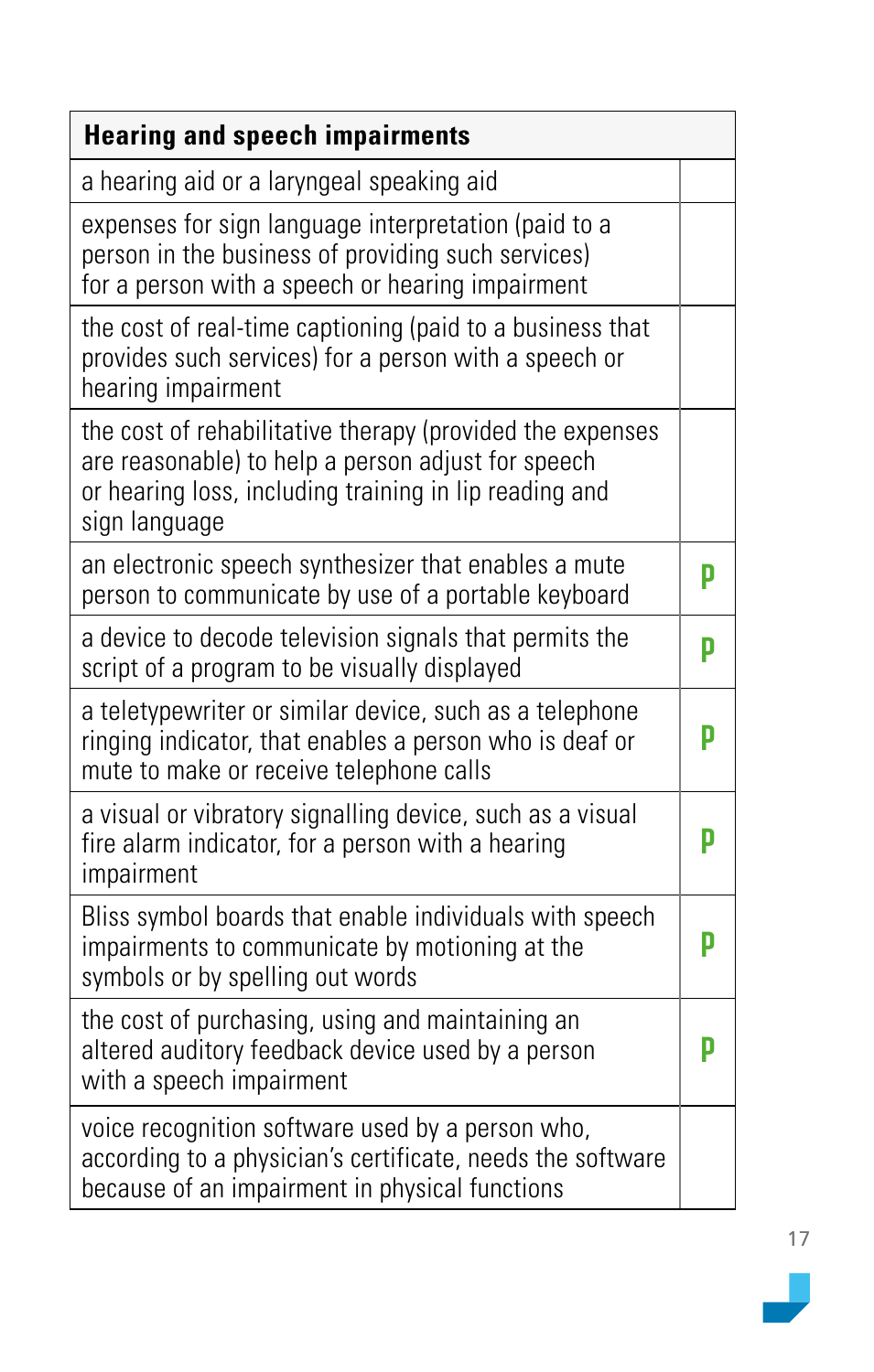| <b>Respiratory problems</b>                                                                                                               |  |
|-------------------------------------------------------------------------------------------------------------------------------------------|--|
| an iron lung                                                                                                                              |  |
| an oxygen tent or other equipment needed to administer<br>oxygen, such as oxygen face masks and tanks containing<br>oxygen under pressure |  |
| expenses incurred to operate an oxygen concentrator,<br>including the cost of electricity                                                 |  |

| <b>Other expenses</b>                                                                                                                                                                                                                                     |   |
|-----------------------------------------------------------------------------------------------------------------------------------------------------------------------------------------------------------------------------------------------------------|---|
| needles and syringes for giving injections                                                                                                                                                                                                                | p |
| a hospital bed and attachments                                                                                                                                                                                                                            | p |
| an extremity pump or elastic support hose designed<br>exclusively to relieve swelling caused by chronic<br>lymphedema                                                                                                                                     | p |
| an inductive coupling osteogenesis stimulator for<br>treating non-union of fractures or aiding in bone fusion                                                                                                                                             | D |
| expenses incurred for a bone-marrow or organ transplant                                                                                                                                                                                                   |   |
| page-turners used by individuals with a severe and<br>prolonged impairment in physical functions that markedly<br>restricts their ability to use their arms or hands to turn<br>the pages of a book or other bound document                               | p |
| amounts paid, on behalf of a person with an impairment<br>in mental or physical functions, for note-taking services<br>supplied by a business that provides such services<br>(if a practitioner has certified that the person requires<br>those services) |   |
| the expenses incurred to obtain a certificate respecting<br>an impairment or a medical certificate                                                                                                                                                        |   |
| phototherapy equipment used to treat psoriasis or other<br>skin diseases and the expenses for the operation and<br>maintenance of such equipment                                                                                                          |   |

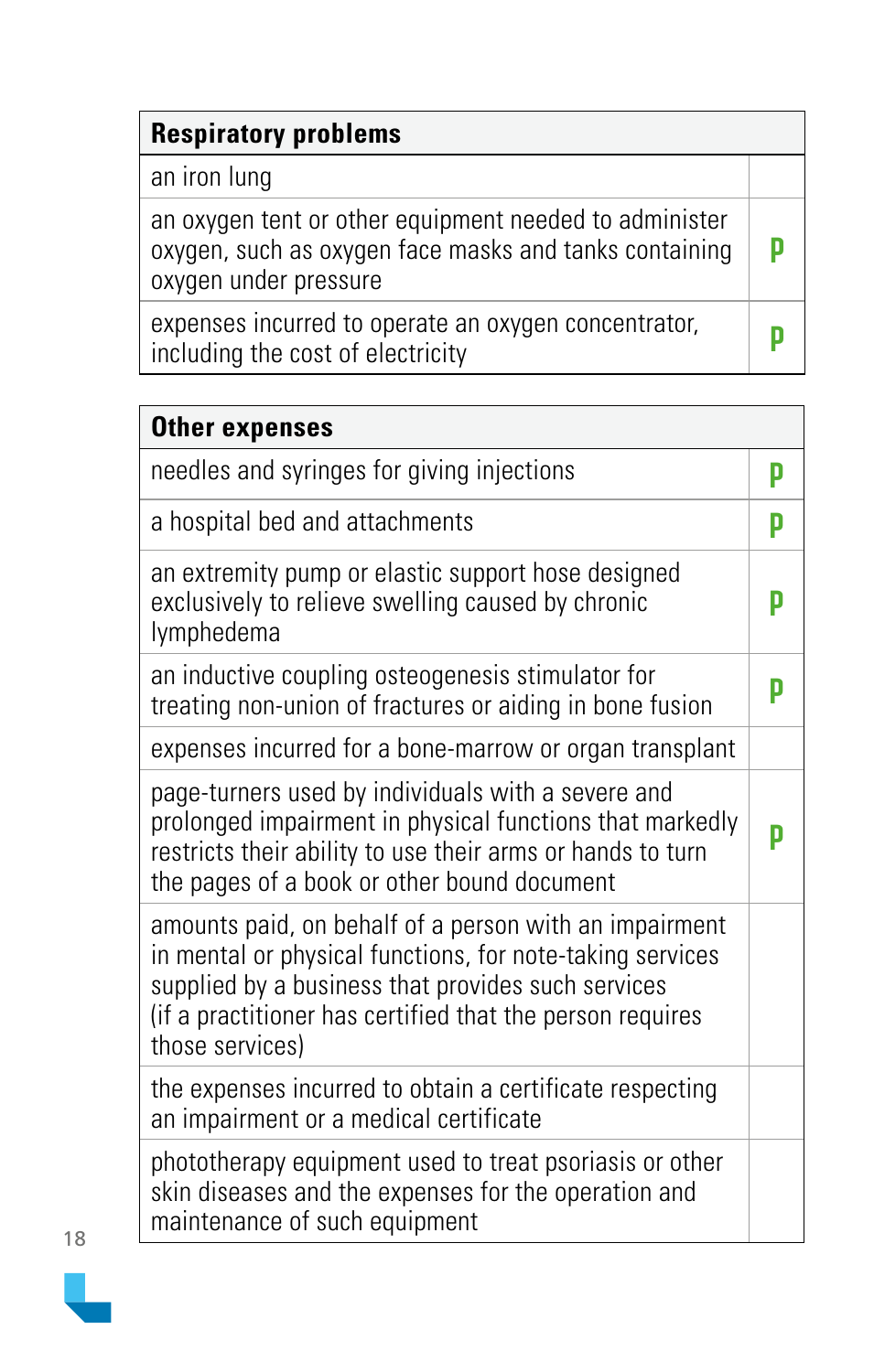| <b>Other expenses</b>                                                                                                                                                                           |  |
|-------------------------------------------------------------------------------------------------------------------------------------------------------------------------------------------------|--|
| drugs or medications and medical devices obtained under<br>Health Canada's Special Access Programme                                                                                             |  |
| cannabis, cannabis oil, cannabis seeds or cannabis<br>products purchased for medical purposes in accordance<br>with the <i>Cannabis Regulations</i>                                             |  |
| the cost of purchasing, using and maintaining<br>a pressure pulse therapy device used to treat<br>a person with a balance disorder                                                              |  |
| blood coagulation monitors, including associated<br>disposable peripherals such as pricking devices,<br>lancets and test strips, for use by individuals who<br>require anti-coagulation therapy |  |

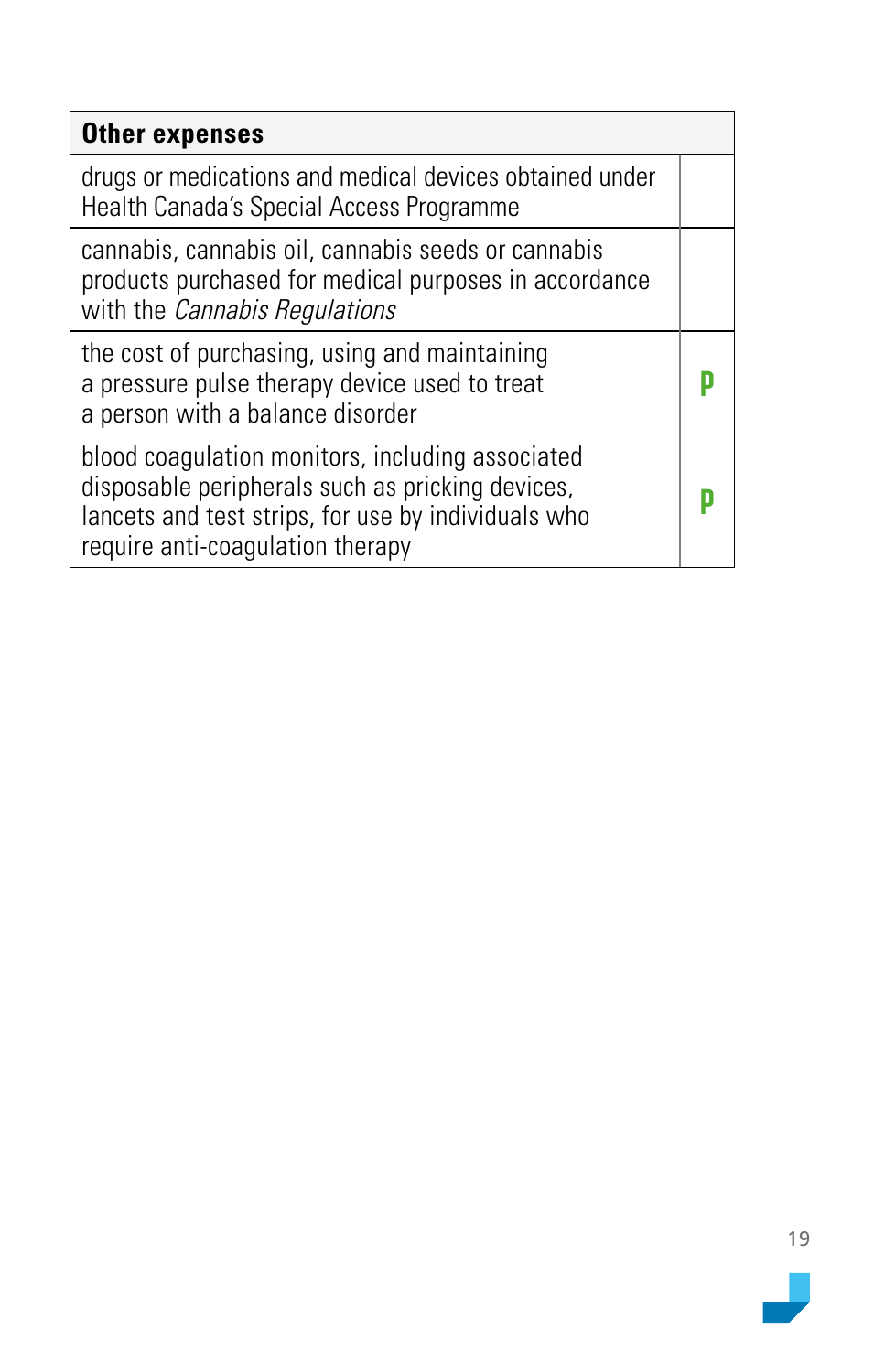### <span id="page-19-0"></span>**7** TRANSPORTATION AND TRAVEL EXPENSES

You can include the following transportation and travel expenses incurred for a person (yourself, your spouse or a dependant) in your medical expenses:

- expenses for transportation by ambulance to or from a public hospital or licensed private hospital;
- transportation expenses paid by the person to a business that provides transportation services (or an amount considered reasonable for the use of the person's own vehicle where transportation services were not immediately available) to obtain medical services at a location at least 40 kilometres from the person's residence (where the services are not available in the person's locality);
- travel expenses incurred by the person to obtain medical services at a location at least 80 kilometres from his or her residence, where the services are not available in the person's locality;
- transportation or travel expenses incurred by an individual accompanying the person so the latter can receive care, where a practitioner has provided written certification that the person is incapable of travelling alone.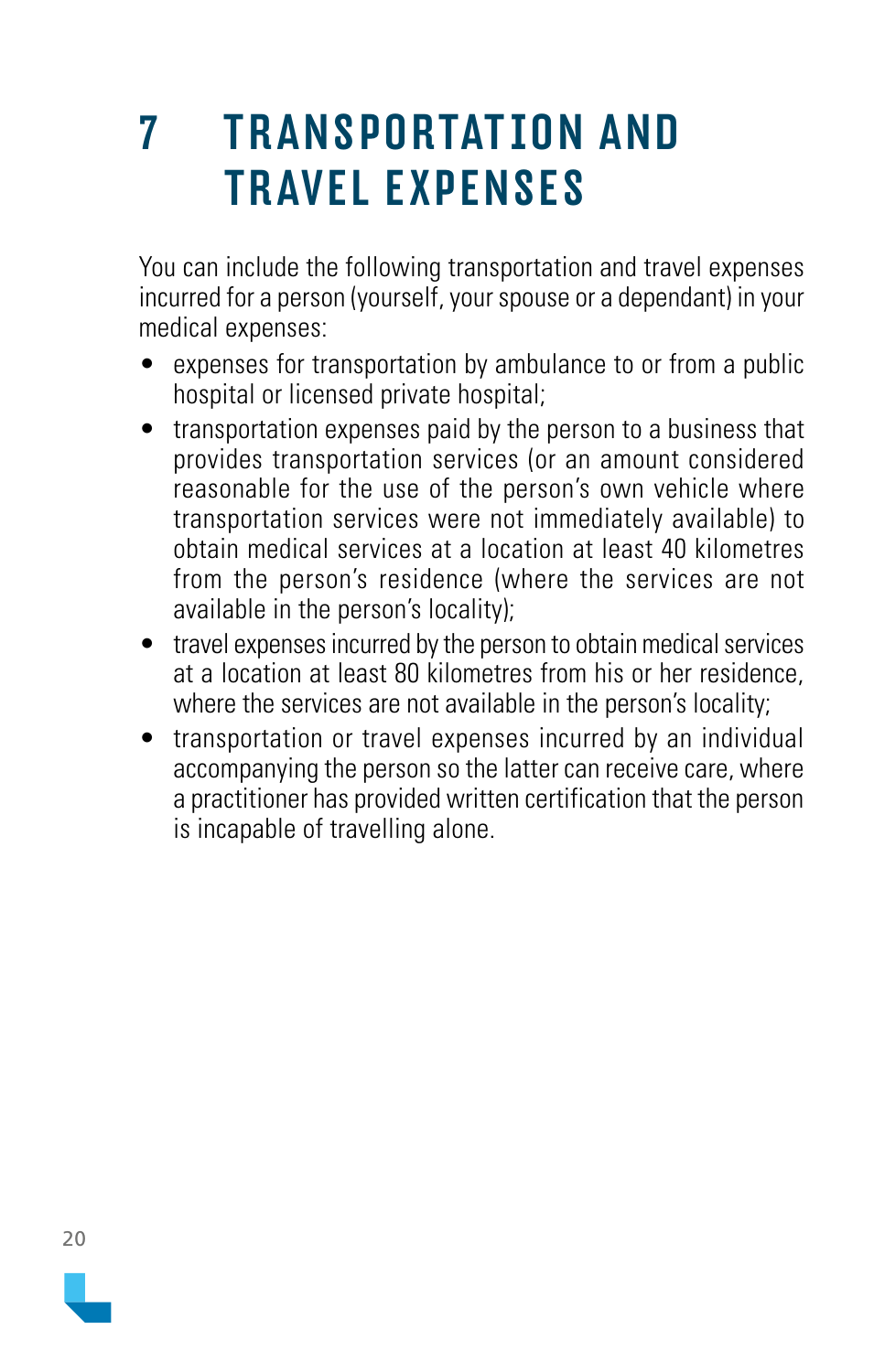## <span id="page-20-0"></span>8 MOVING EXPENSES

In your medical expenses, you can include moving expenses paid for a person (yourself, your spouse or a dependant) who lacks normal physical development or has a severe and prolonged mobility impairment, provided the expenses are **reasonable** and the following conditions are met:

- The expenses were incurred to enable the person to inhabit a more accessible or better-adapted dwelling in which the person is more mobile or can more easily perform basic activities of daily living.
- The expenses are not claimed on line 228 or 378 of the income tax return.
- The amount claimed does not exceed \$2,000.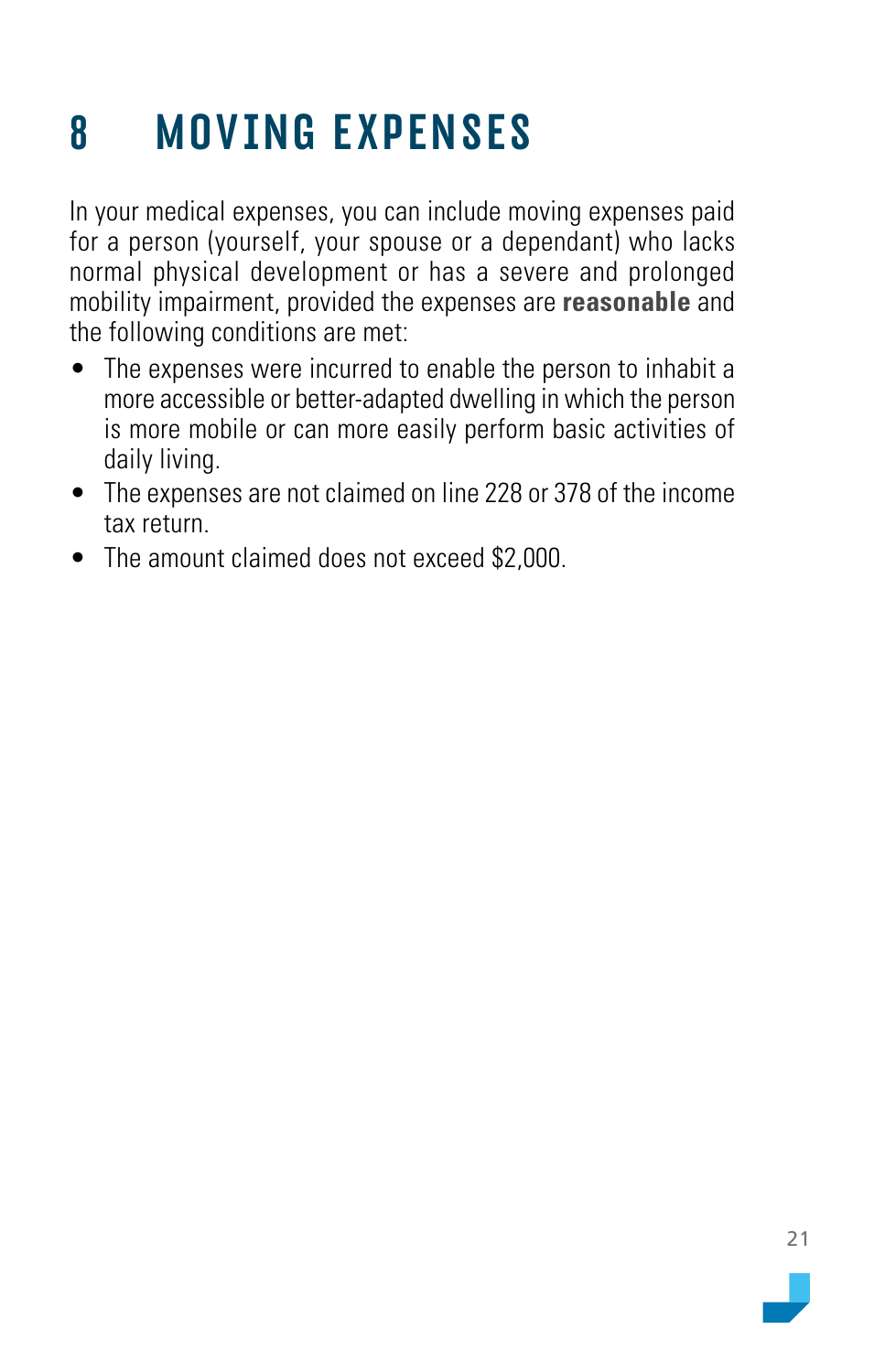### <span id="page-21-0"></span>9 CONSTRUCTION OR ALTERATION EXPENSES

You can include the following expenses in your medical expenses if they are **reasonable** and were paid for a person (yourself, your spouse or a dependant) who lacks normal physical development or has a severe and prolonged mobility impairment:

- expenses relating to renovations or alterations made to the person's principal place of residence (or extra costs relating to the construction of the residence) to enable the person to gain access to the dwelling, to be more mobile in the dwelling, or to perform basic activities of daily living;
- expenses incurred to alter the driveway of the person's principal place of residence to facilitate access to a bus.

Note that renovation or alteration expenses can be claimed as medical expenses if:

- the expenses are **not** of a nature that would normally increase the value of the home; and
- a person with normal physical development or without a severe and prolonged mobility impairment would **not** have had renovations or alterations of that nature done.

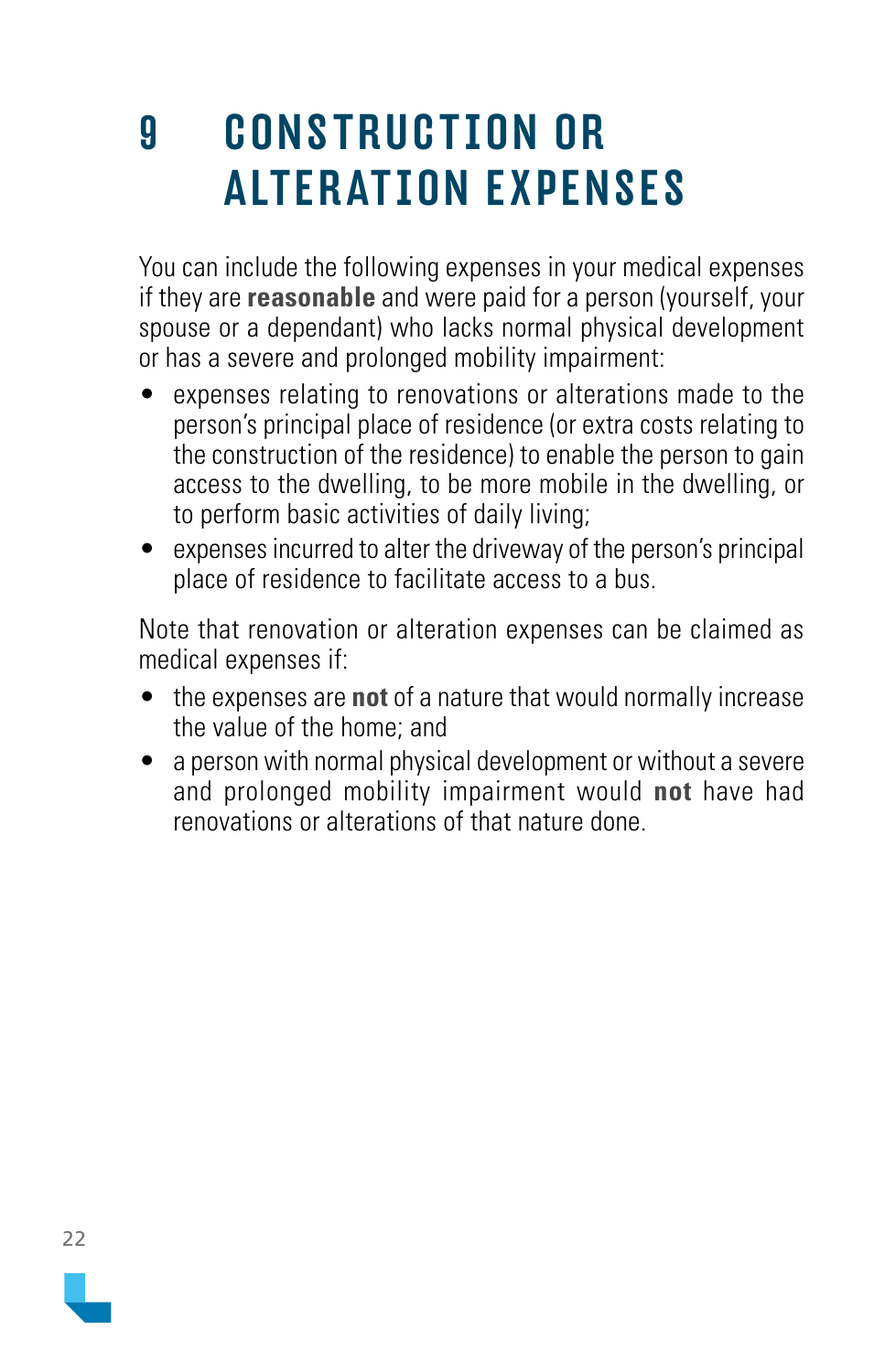### <span id="page-22-0"></span>10 TREATMENT, CARE AND TRAINING

You can include the following expenses in your medical expenses if they were paid to enable a person (yourself, your spouse or a dependant) to obtain treatment, care or training:

- payments made for the treatment of drug or alcohol addiction, where a qualified individual certifies that the person required such treatment;
- expenses paid for hyperbaric oxygen therapy, where the person has a severe and prolonged neurological disorder and a qualified individual certifies that the person has a severe and prolonged impairment in mental or physical functions;
- remuneration paid for tutoring services, provided:
	- a practitioner certifies the person needs the services because of a learning disability or a mental impairment, and
	- the remuneration was paid to a person ordinarily engaged in the business of providing tutoring services to individuals who are not related to the person providing the services;
- remuneration paid for treatment where the person has a severe and prolonged impairment in mental or physical functions, provided:
	- the treatment was prescribed by and given under the supervision of a medical doctor or a specialized nurse practitioner (or a psychologist, in the case of a mental impairment, or an occupational therapist, in the case of a physical impairment), and
	- the remuneration was paid to a person who was neither your spouse nor under 18 years of age;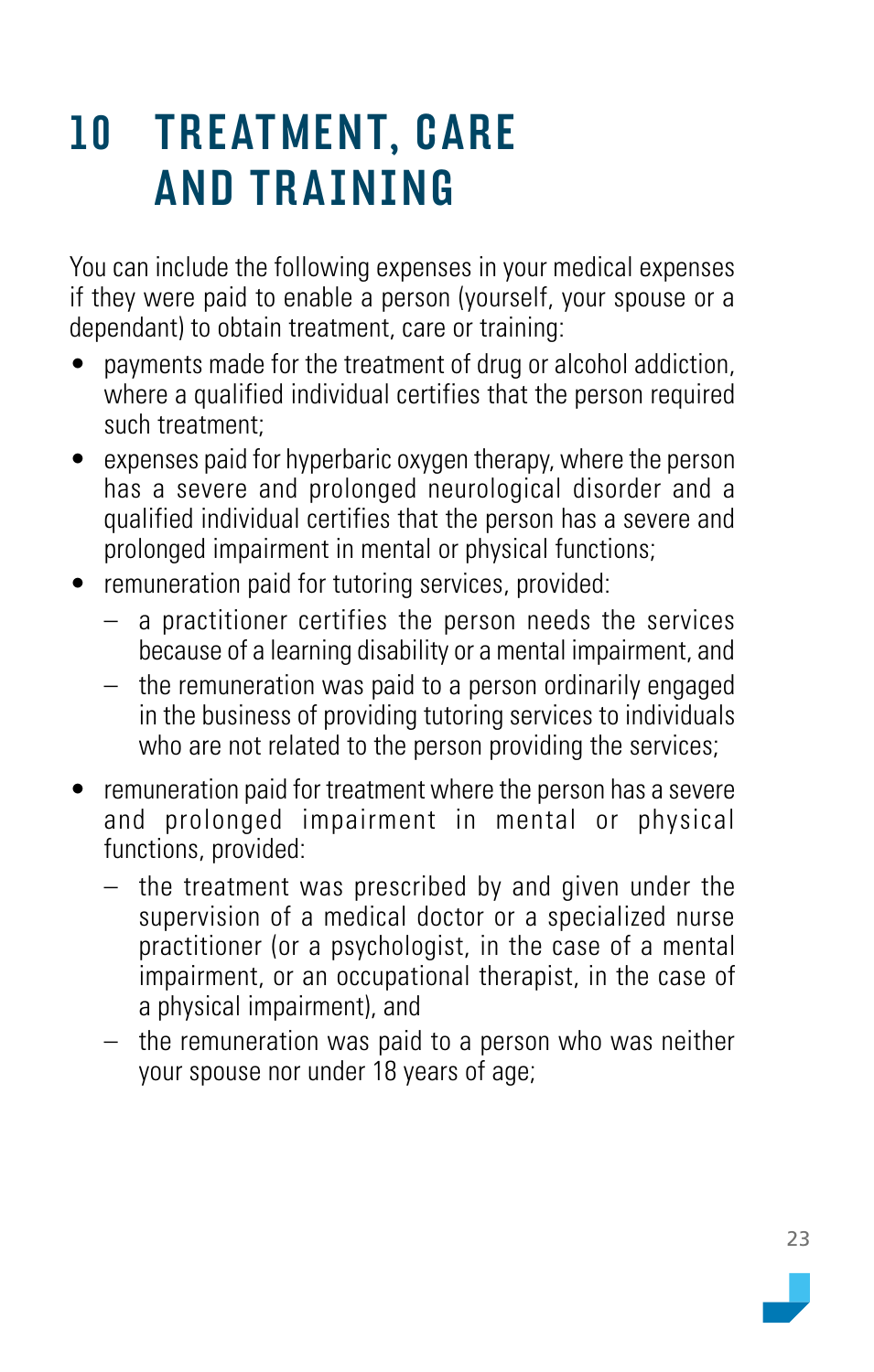- remuneration paid for the design of an individualized therapy plan where the person has a severe and prolonged impairment in mental or physical functions, provided:
	- the plan is required to access public funding for specialized therapy or is prescribed by a medical doctor or a specialized nurse practitioner (or by a psychologist, in the case of mental impairment, or by an occupational therapist, in the case of a physical impairment),
	- the remuneration for the planned therapy gives entitlement to the amount for medical expenses or the refundable tax credit for medical expenses (see the previous point), and
	- the remuneration was paid to a person ordinarily engaged in a business that includes the design of such plans for individuals who are not related to the payee;
- payments made to a school, institution or other place for the person's care or care and training (excluding a private seniors' residence), where a qualified individual provided written certification that, because of a mental or physical disability, the person required the equipment, facilities or personnel provided at the school, institution or other place;
- cost of reading services where the person is blind or has a severe learning disability, provided:
	- the need for the services was certified by a practitioner, and
	- the cost of the services was paid to a person engaged in the business of providing such services;
- cost of deaf-blind intervening services used because the person is both blind and profoundly deaf, where the cost of the services was paid to a person engaged in the business of providing such services;

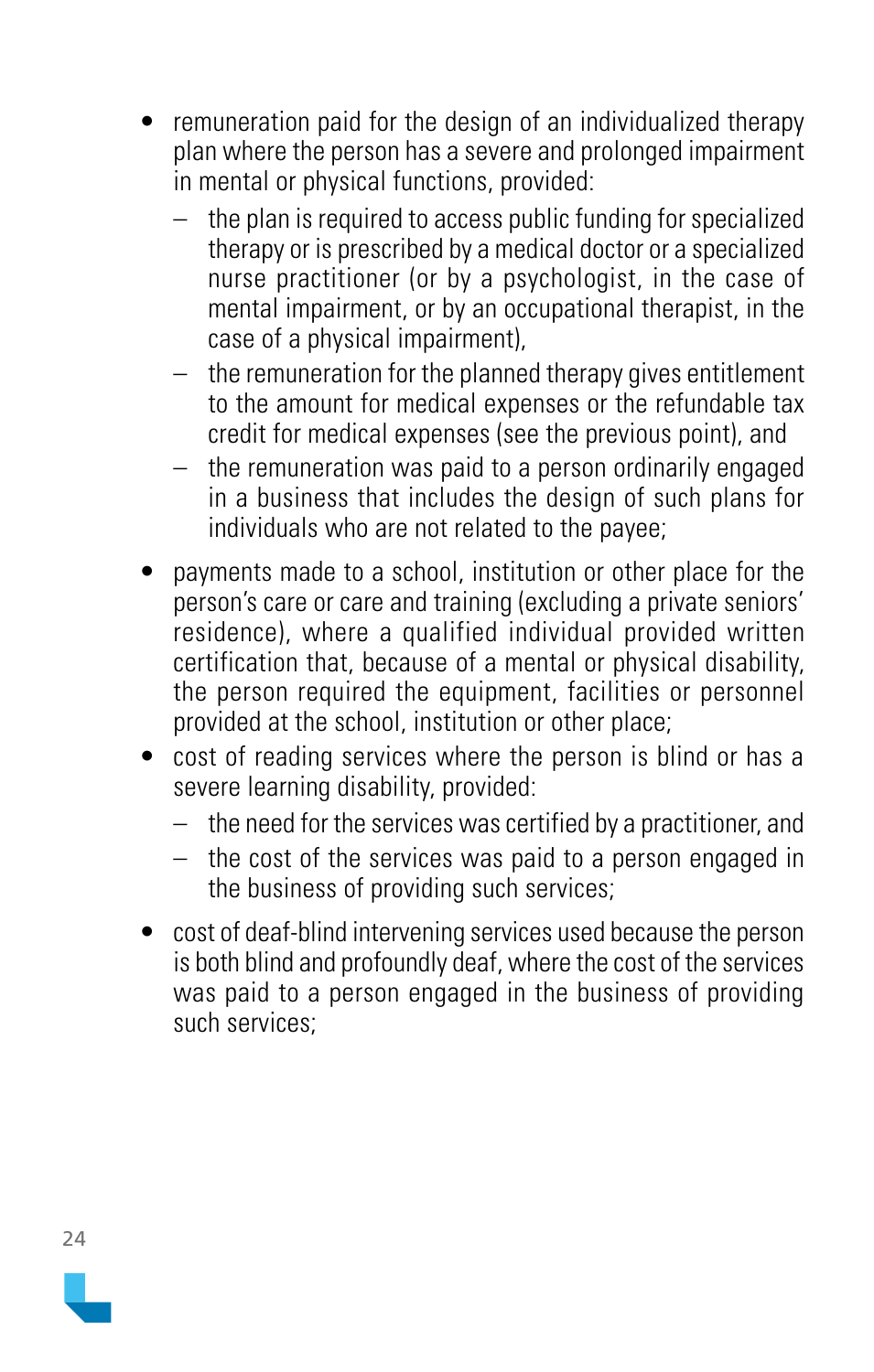- remuneration paid for care or supervision provided to the person in a group home in Canada that is maintained and operated exclusively for the benefit of persons with a severe and prolonged impairment in mental or physical functions, provided:
	- the person is entitled to the amount for a severe and prolonged impairment in mental or physical functions (for more information on what constitutes a severe and prolonged impairment in mental or physical functions, see form TP-752.0.14-V, Certificate Respecting an Impairment), and
	- the remuneration **was not** claimed as:
		- $\circ$  childcare expenses (line 455 of the income tax return).
		- attendant-care expenses, to cover care provided to enable the person to carry out employment duties, operate a business, carry out research or attend a designated educational institution or a secondary school,
		- $\circ$  fees paid for full-time residence in a nursing home, or
		- expenses related to care and training received in a school, institution or other place.

The reasonable expenses paid for your training or that of a person related to you by blood, marriage or adoption can also be claimed as medical expenses, if the training is related to the mental or physical impairment of a person who is related to you and who is a member of your household or your dependant.

### NOTE

The recipient of the remuneration must give you a receipt. If the recipient is an individual, his or her social insurance number must be printed on the receipt.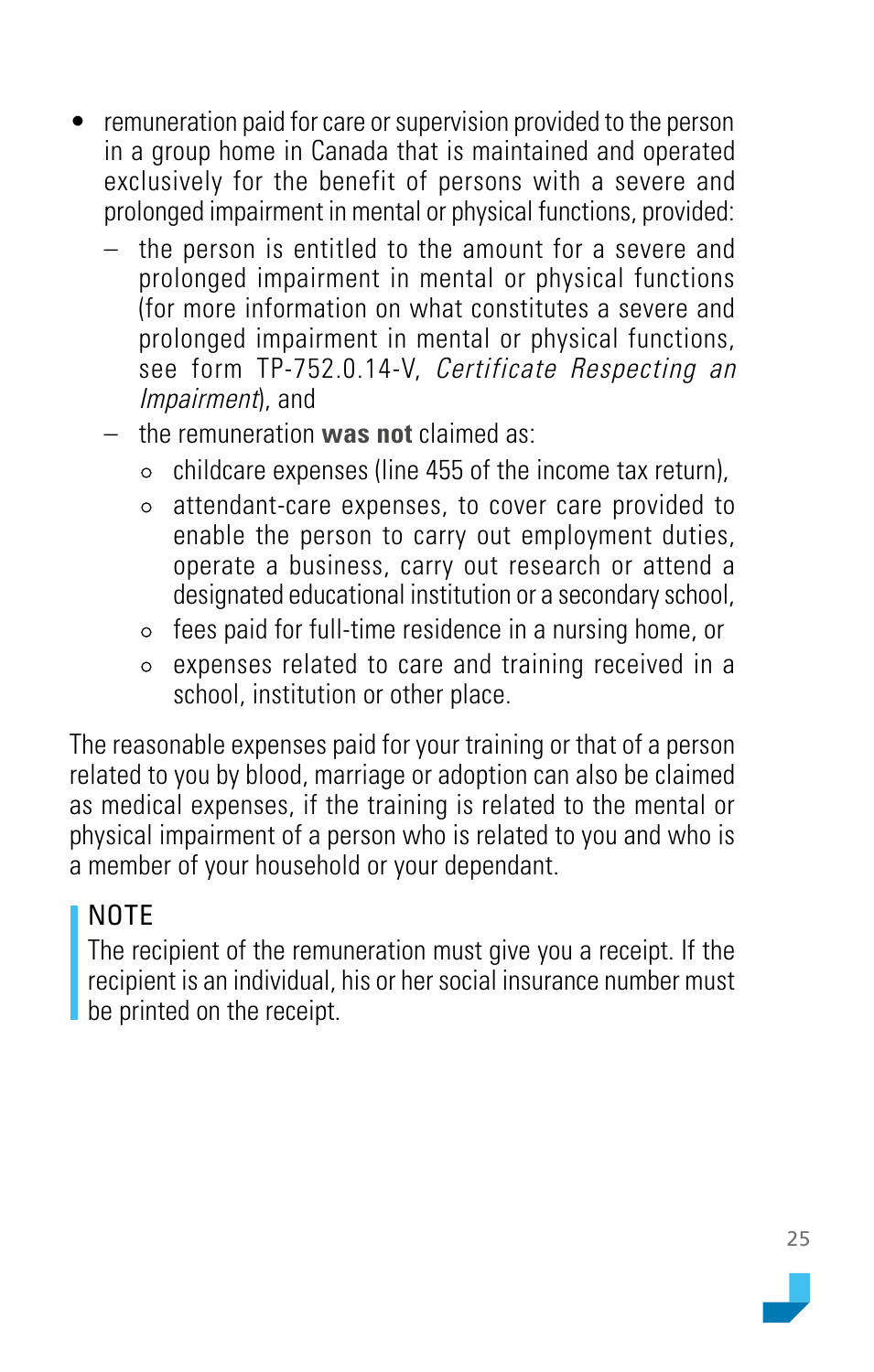### <span id="page-25-0"></span>11 REMUNER ATION PAID TO AN ATTENDANT

You can include remuneration paid to an attendant (for yourself, your spouse or a dependant) in your medical expenses if all the following conditions are met:

- The remuneration was paid to a person who, at the time, was neither your spouse nor under 18 years of age.
- The person who received the care had a severe and prolonged impairment in mental or physical functions (for more information, consult form TP-752.0.14-V, Certificate Respecting an Impairment).
- The total remuneration paid for the services of an attendant did not exceed \$10,000 (\$20,000 if the person who received the care is now deceased).
- The remuneration is not included:
	- in calculating the tax credit for childcare expenses (line 455) of the income tax return),
	- in calculating a disability supports deduction (line 250),
	- as expenses paid for full-time residence in a nursing home, or
	- as expenses related to care and training received in a school, institution or other place.
- You or your spouse is not entitled to the tax credit for homesupport services for seniors respecting the remuneration.

### NOTE

The recipient of the remuneration must give you a receipt. If the recipient is an individual, his or her social insurance number must be printed on the receipt.

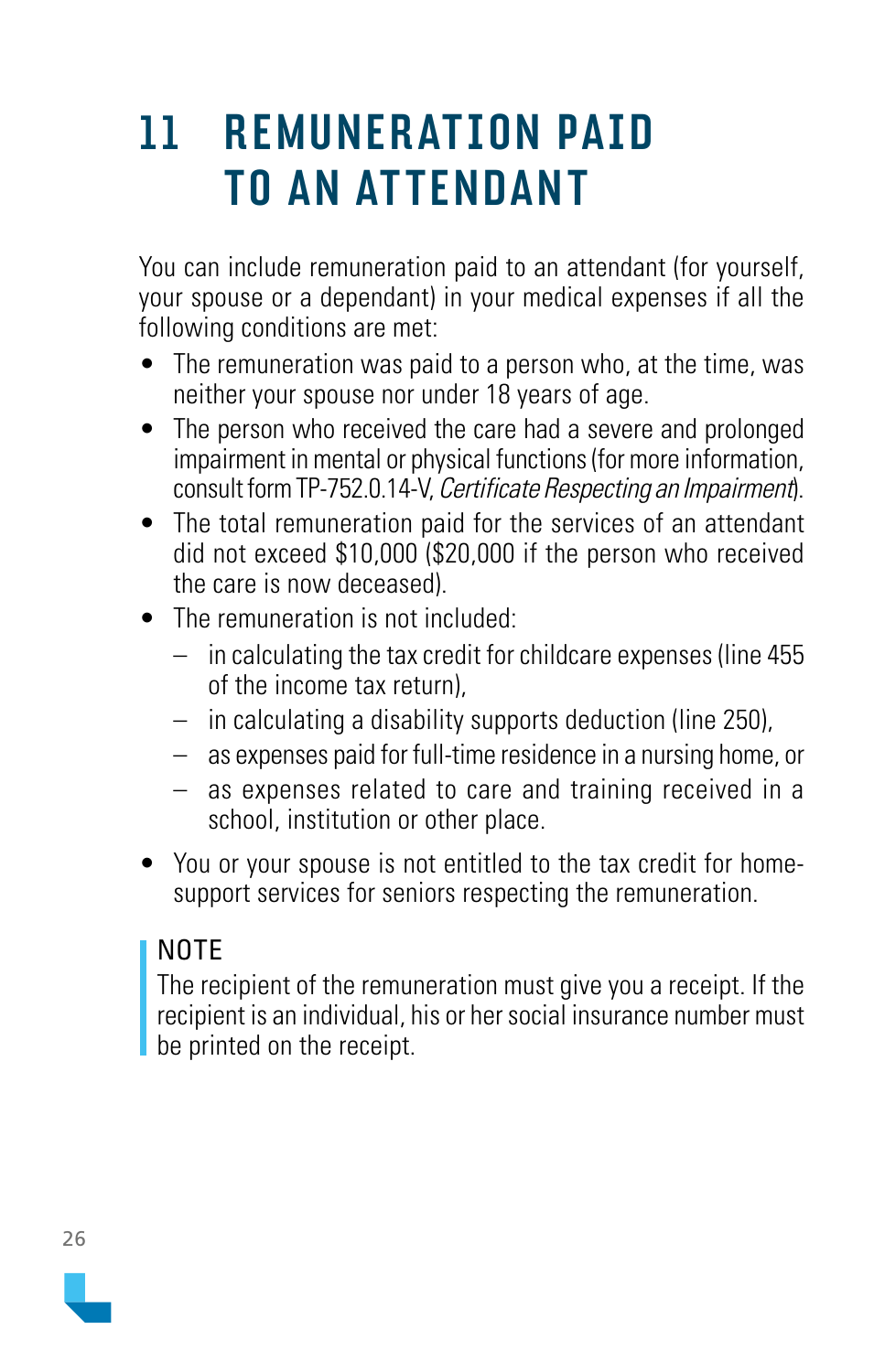### <span id="page-26-0"></span>**Remuneration paid to a full-time attendant**

You can include the remuneration paid to a **full-time** attendant (for yourself, your spouse or a dependant) in your medical expenses if the following conditions are met:

- The remuneration was paid to a person who, at the time, was neither your spouse nor under 18 years of age.
- The person who received the care:
	- has a severe and prolonged impairment in mental or physical functions, or
	- is dependent on others for his or her personal needs and care for a prolonged period of time due to an infirmity, as certified in writing by a practitioner.

A person need not be cared for by just one attendant to be considered in the care of a full-time attendant. More than one attendant can care for the person over a given period, and there is no minimum time period during which care must be provided by any particular attendant. A person is considered in the care of a full-time attendant where he or she requires constant and continual care because of an infirmity or a severe and prolonged impairment in mental or physical functions.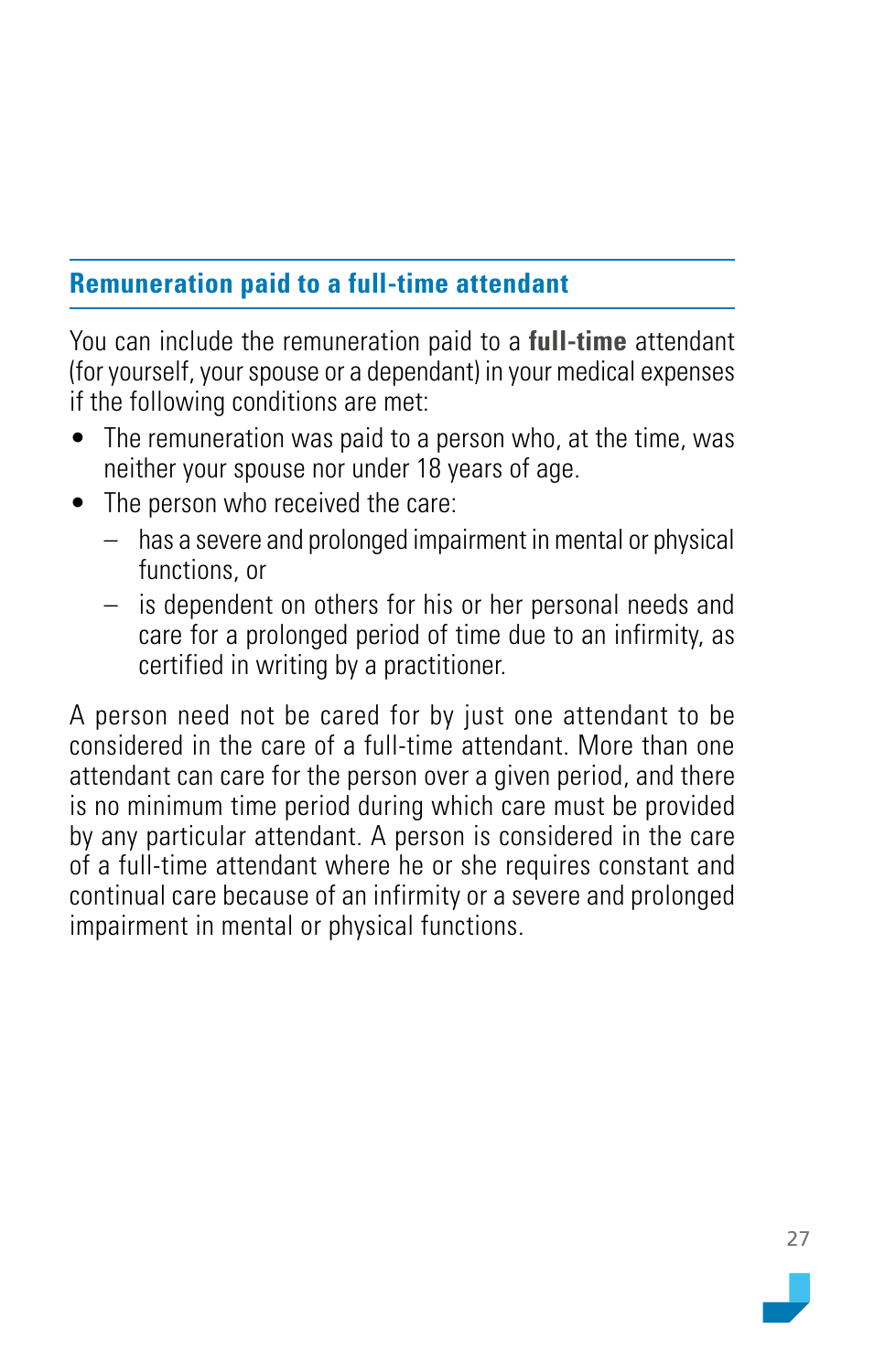# <span id="page-27-0"></span>12 NURSING-HOME EXPENSES

You can include fees paid for a person (yourself, your spouse or a dependant) for **full-time** residence in a nursing home in your medical expenses if the person for whom the fees were paid:

- has a severe and prolonged impairment in mental or physical functions; or
- is dependent on others for his or her personal needs and care due to a lack of normal mental capacity, as certified in writing by a practitioner.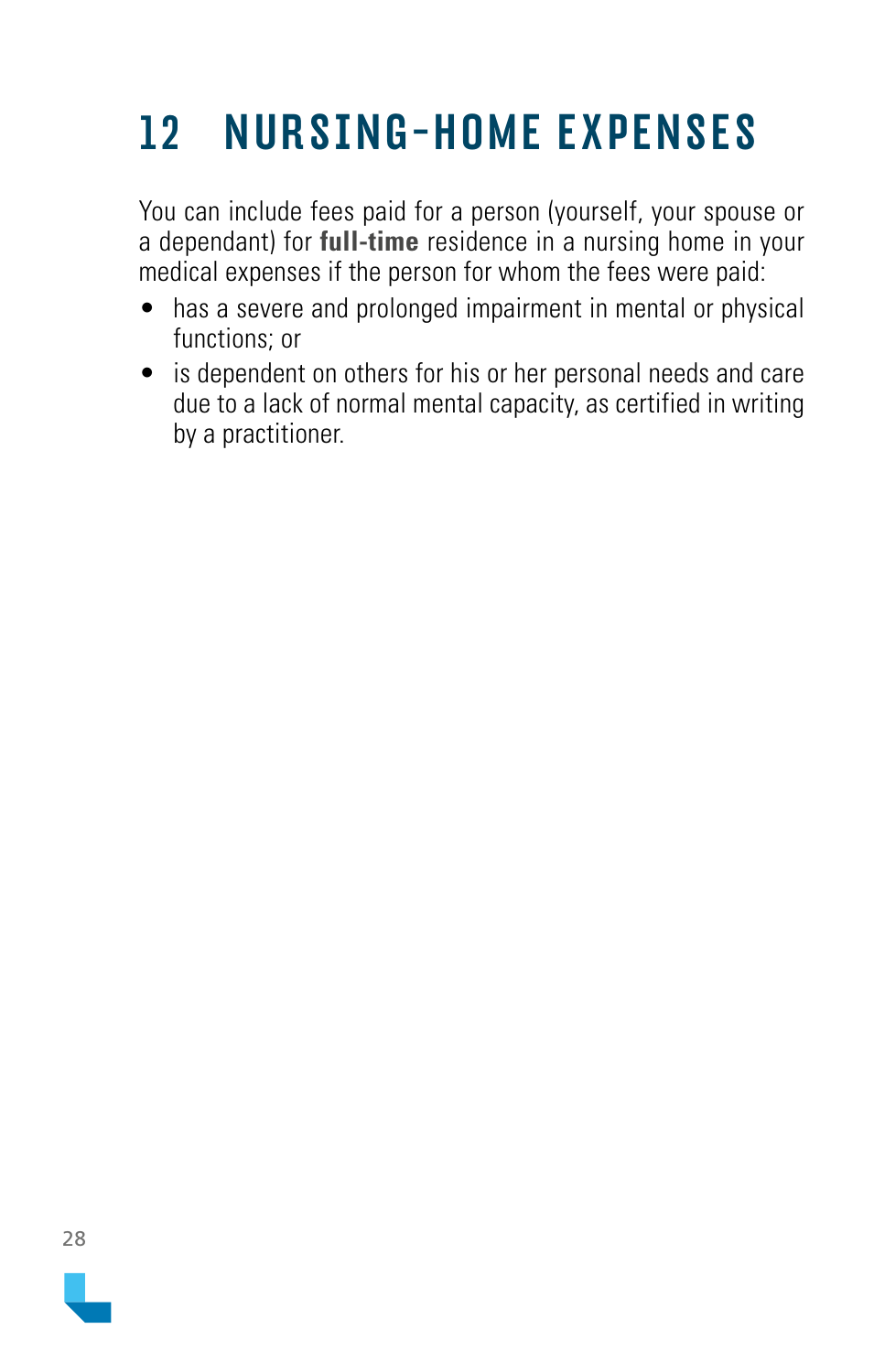### <span id="page-28-0"></span>13 EXPENSES FOR THE PURCHASE AND CARE OF A SPECIALLY TRAINED ANIMAL

You can include the following in your medical expenses if a person (you, your spouse or your dependant) is blind or profoundly deaf, suffers from severe autism, severe diabetes, severe epilepsy or severe mental impairment, or has a severe and prolonged impairment that markedly restricts the use of the person's arms or legs:

- the cost of obtaining an animal that is specially trained to:
	- assist the person in coping with the impairment, or
	- perform specific tasks (excluding the provision of emotional support) that assist the person in coping with the impairment, in the case of severe mental impairment;
- the cost of a specially trained animal's care and maintenance (including food and veterinary care);
- reasonable travel expenses incurred to attend a school, an institution or a similar location for training in the handling of a specially trained animal;
- reasonable board and lodging expenses paid so that the person could attend classes full-time at one of the above-mentioned locations.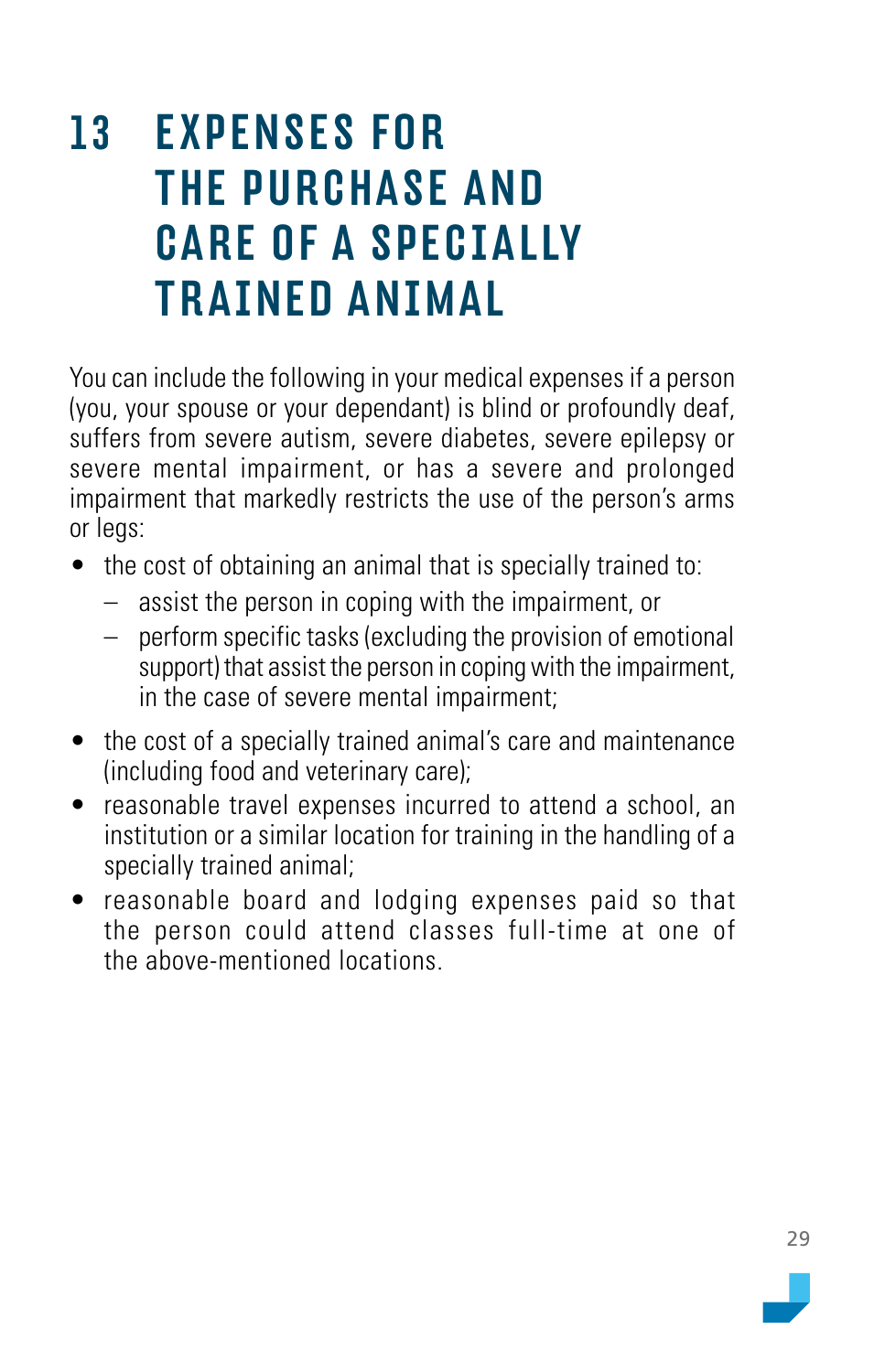# <span id="page-29-0"></span>14 PRACTITIONERS

In this document, the term "practitioner" means, with regard to health services, care or treatment provided **in Québec**, the following people (an asterisk (\*) indicates that the title in question is restricted to members of a Québec professional order):

- acupuncturists\*
- audiologists\*
- chiropractors\*
- criminologists<sup>\*</sup> (for psychotherapy services)
- quidance counsellors<sup>\*</sup> or psychoeducators<sup>\*</sup> (for psychotherapy services)
- dental hygienists\*
- dentists\*
- dietitians\*
- homeopaths
- marital and family therapists\* (for therapy services)
- midwives<sup>\*</sup>
- naturopaths
- nurses<sup>\*</sup>
- occupational therapists\*
- optometrists\*
- osteopaths
- physicians\*
- physiotherapists\*
- phytotherapists
- podiatrists\*
- psychoanalysts (for therapy expenses incurred before December 14, 2018)
- psychologists<sup>\*</sup> (for therapy or rehabilitation services)
- psychotherapists legally authorized to practise psychotherapy
- respiratory therapists\*

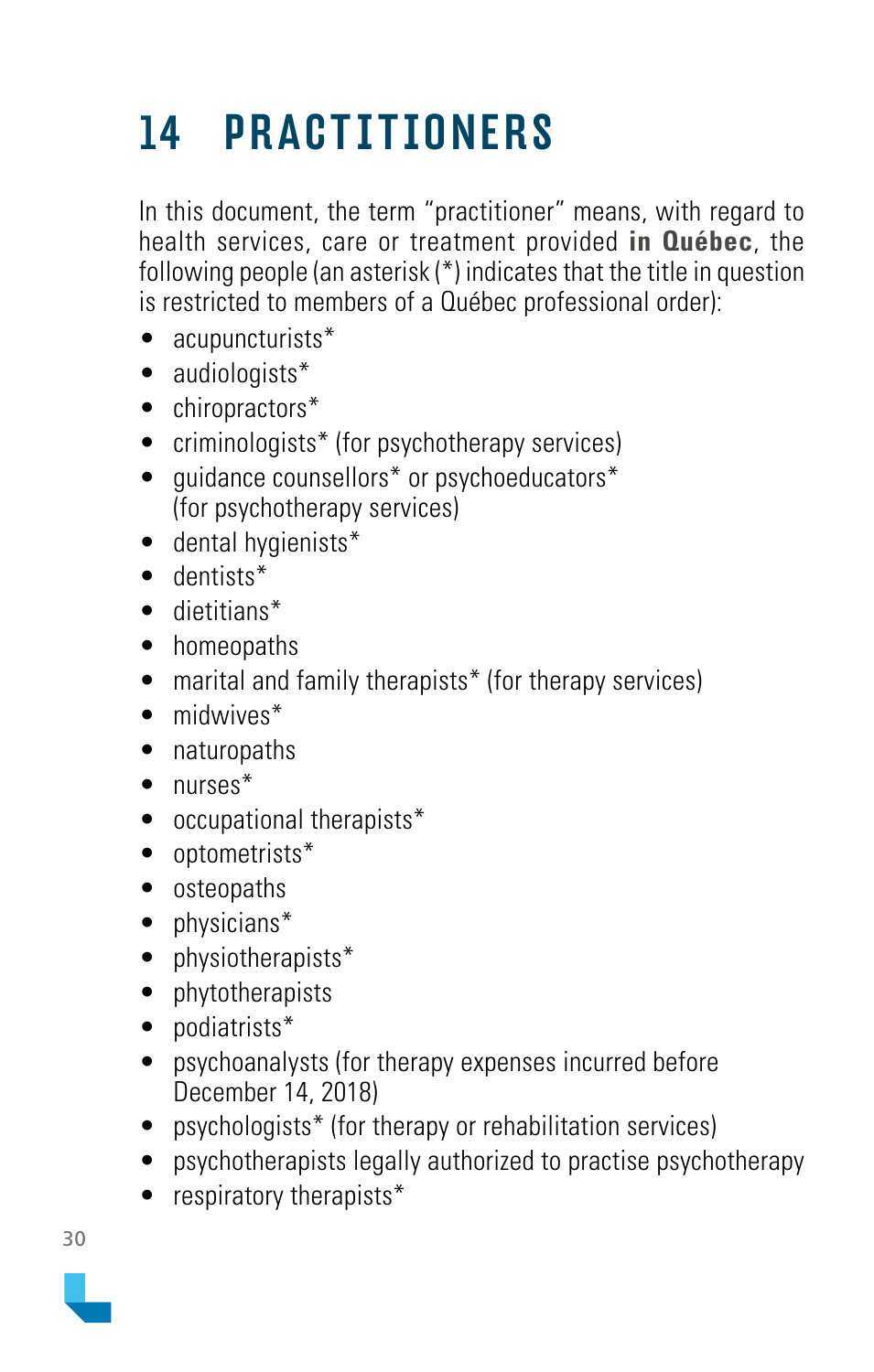- sexologists\* (for therapy services)
- social workers\* (for psychotherapy or rehabilitation services provided to accident victims or to persons suffering from an illness or a disability)
- specialized nurse practitioners\*
- speech therapists\* (or speech-language pathologists)
- any other person practising a profession in which health care and treatment are provided to individuals, if that profession is governed by a Québec professional order